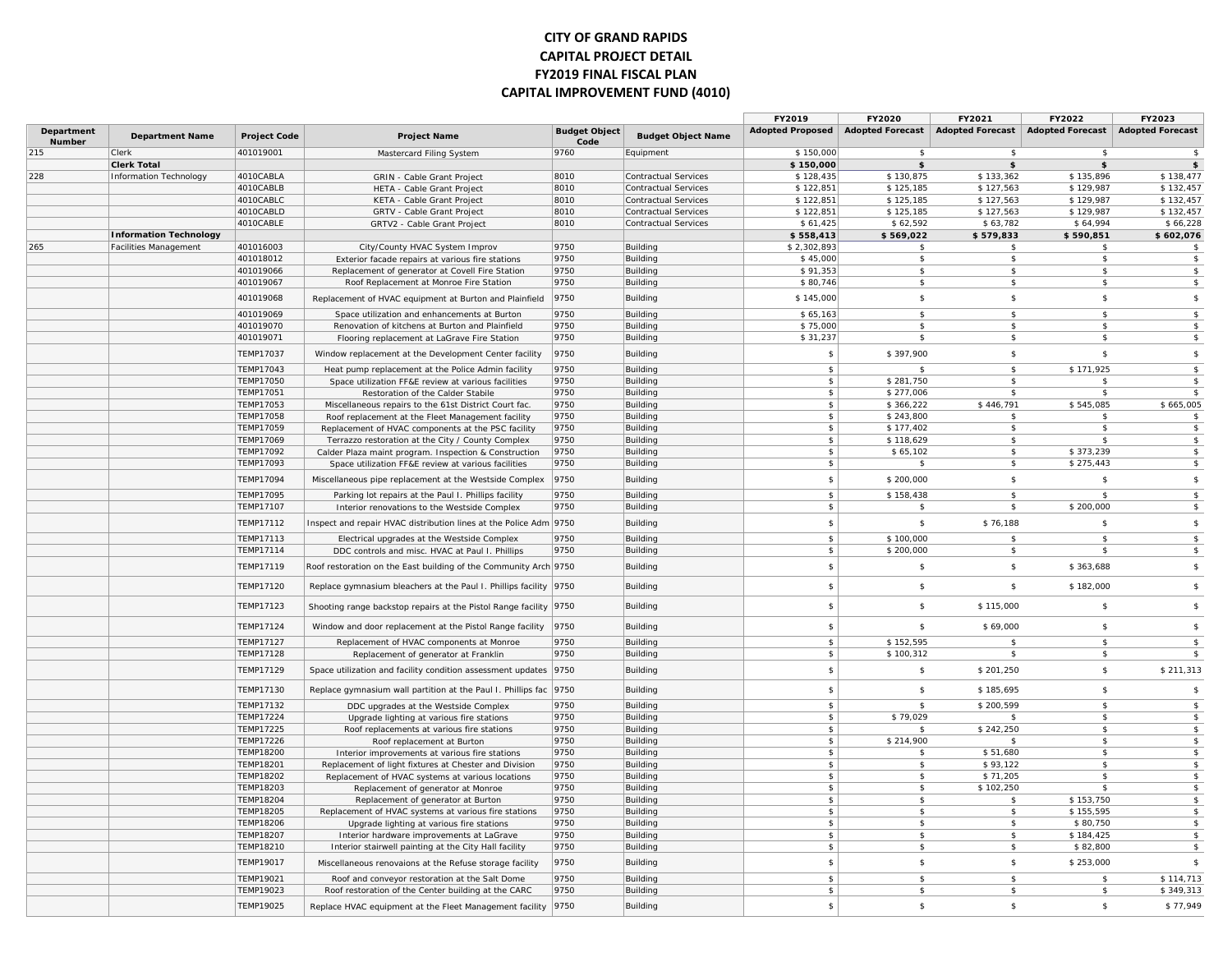#### **CITY OF GRAND RAPIDS CAPITAL PROJECT DETAIL FY2019 FINAL FISCAL PLAN CAPITAL IMPROVEMENT FUND (4010)**

|                             |                                   |                     |                                                               |                              |                                 | FY2019                  | FY2020                  | FY2021                  | FY2022                  | FY2023                  |
|-----------------------------|-----------------------------------|---------------------|---------------------------------------------------------------|------------------------------|---------------------------------|-------------------------|-------------------------|-------------------------|-------------------------|-------------------------|
| <b>Department</b><br>Number | <b>Department Name</b>            | <b>Project Code</b> | <b>Project Name</b>                                           | <b>Budget Object</b><br>Code | <b>Budget Object Name</b>       | <b>Adopted Proposed</b> | <b>Adopted Forecast</b> | <b>Adopted Forecast</b> | <b>Adopted Forecast</b> | <b>Adopted Forecast</b> |
|                             |                                   | <b>TEMP19027</b>    | Passenger elevator replacement at the 201 Market              | 9750                         | Building                        | $\sqrt{2}$              | $\mathfrak{S}$          | \$                      | \$                      | \$447,695               |
|                             |                                   | <b>TEMP19028</b>    | Replacement of shop make up air system at the Fleet Mgmt 9750 |                              | Building                        | $\mathfrak{S}$          | $\mathbf{s}$            | \$                      | $$\mathbb{S}$$          | \$164,450               |
|                             |                                   | TEMP19033           | HVAC air handling unit replacement at the Westside<br>Complex | 9750                         | Building                        | \$                      | \$                      | \$                      | \$                      | \$200,181               |
|                             |                                   | <b>TEMP19034</b>    | Interior renovations at the Paul I. Phillips facility         | 9750                         | Building                        | \$                      | $\mathbf{s}$            | $\mathbf{\hat{S}}$      | $\mathbf{s}$            | \$200,000               |
|                             |                                   | TEMP19036           | Roof replacement at Covell                                    | 9750                         | Building                        | \$                      | \$                      | \$                      | \$                      | \$117,713               |
|                             |                                   | TEMP19037           | Replacement of generator at Division                          | 9750                         | Building                        | \$                      | $\mathbf{s}$            | $\mathsf{s}$            | \$                      | \$89,125                |
|                             |                                   | <b>TEMP19038</b>    | Replacement of generator at Leonard                           | 9750                         | Building                        | \$                      | $\mathbf{\hat{S}}$      | $\ddot{\mathbf{r}}$     | $\hat{\mathbf{r}}$      | \$105,295               |
|                             |                                   | TEMP19039           | Replacement of generator at Kalazmazoo                        | 9750                         | Building                        | \$                      | \$                      | \$                      | \$                      | \$150,000               |
|                             |                                   | TEMP19040           | Replacement of HVAC components at Division                    | 9750                         | Building                        | \$                      | \$                      | \$                      | \$                      | \$26,450                |
|                             |                                   | TEMP19041           | Acoustical ceiling replacements at various Fire Stations      | 9750                         | Building                        | $\mathfrak{S}$          | \$                      | \$                      | $\mathfrak s$           | \$59,800                |
|                             |                                   | TEMP19042           | Interior hardware improvements at various Fire Stations       | 9750                         | Building                        | $\mathbf{\hat{s}}$      | $\mathbf{s}$            | \$                      | $\mathbf{s}$            | \$40,500                |
|                             | <b>Facilities Management</b>      |                     |                                                               |                              |                                 | \$2,836,392             | \$3,133,085             | \$1,855,030             | \$3,021,700             | \$3,019,502             |
|                             | 301 Police                        | 401019002           | Crisis Negotiation Team Vehicle                               | 9760                         | Equipment                       | \$150,000               |                         |                         |                         | \$                      |
|                             |                                   | 401019003           | KUSTOM SIGNALS SMART 850 SPEED TRAILER                        | 9760                         | Equipment                       | \$25,500                | \$                      | \$                      | \$                      | \$                      |
|                             |                                   | <b>TEMP18099</b>    | REAL TIME CRIME CENTER                                        | 9760                         | Equipment                       | $\mathbf{\hat{z}}$      | $\mathbf{\hat{s}}$      | \$300,000               | $\mathbf{\hat{s}}$      | $\,$                    |
|                             |                                   | <b>TEMP18196</b>    | FY21 MOBILE COMMAND POST                                      | 9760                         | Equipment                       | \$                      | s.                      | \$250,000               | -\$                     | $\,$                    |
|                             | <b>Police Total</b>               |                     |                                                               |                              |                                 | \$175,500               | \$                      | \$550,000               | \$                      | \$                      |
| 336 Fire                    |                                   | 401019004           | 7557 Record Management Software                               | 9840                         | Software                        | \$150,000               | \$                      | \$                      | $\mathfrak s$           | \$                      |
|                             |                                   | 401019005           | 3031 Division Station land and construct                      | 9710                         | Land                            | \$50,000                | \$                      | $\mathfrak{F}$          | $\mathbf{s}$            | \$                      |
|                             |                                   |                     |                                                               | 9880                         | Construction In Progress        | $\frac{2}{3}$           | \$200,000               | \$6,280,160             | $\mathbf{s}$            | \$                      |
|                             |                                   | 401019006           | 7612 HazMat Monitors                                          | 9760                         | Equipment                       | \$55,000                | \$80,000                | \$                      | - \$                    | $\,$                    |
|                             |                                   | TEMP19153           | 7639 - Chester St. Fire Station                               | 9880                         | Construction In Progress        | \$                      | -\$                     | \$50,000                | $\mathbf{s}$            | $\,$                    |
|                             | <b>Fire Total</b>                 |                     |                                                               |                              |                                 | \$255,000               | \$280,000               | \$6,330,160             | \$                      | \$                      |
| 447                         | <b>Engineering Services</b>       | 401017151           | Grand River Revitalization                                    | 9880                         | Construction In Progress        | \$4,650,000             | \$300,000               | \$400,000               | \$400,000               | \$400,000               |
|                             |                                   | 401018005           | Grand River Edges Trail-Prelim Design                         | 9880                         | Construction In Progress        | \$                      | s.                      | \$200,000               |                         | $\mathsf{s}$            |
|                             |                                   | 401019007           | Seward St I-96 Underpass Lighting                             | 9880                         | <b>Construction In Progress</b> | \$100,000               | $\mathfrak{s}$          | \$                      | $\mathfrak s$           | $\mathbf{\hat{S}}$      |
|                             |                                   | 401019008           | Southtown and Grandville Corridor Improvements                | 9880                         | Construction In Progress        | \$150,000               | \$50,000                | \$50,000                | \$50,000                | \$50,000                |
|                             |                                   | 401019009           | Lyon Square                                                   | 9880                         | Construction In Progress        | \$5,000,000             | s.                      | -\$                     | \$                      | $\sqrt{2}$              |
|                             |                                   | <b>TEMP19155</b>    | Hastings-Lafayette to Sinclair & Sinclair/College Connector   | 9880                         | Construction In Progress        | -\$                     | \$725,000               | \$                      | \$                      | $\mathsf{s}$            |
|                             | <b>Engineering Services Total</b> |                     |                                                               |                              |                                 | \$9,900,000             | \$1,075,000             | \$650,000               | \$450,000               | \$450,000               |
| 448                         | <b>Street Lighting</b>            | 401019075           | Secondary Underground 16a                                     | 9880                         | Construction In Progress        | \$90,000                | $\mathbf{s}$            | $\mathsf{s}$            | \$90,000                | \$90,000                |
|                             |                                   | 401019076           | Critical Safety Impr Underground System                       | 9880                         | Construction In Progress        | \$300,000               | \$                      | \$                      | \$300,000               | \$300,000               |
|                             |                                   | 401019077           | Primary Circuit Repair/Repl                                   | 9880                         | Construction In Progress        | \$90,000                | \$                      | \$                      | \$90,000                | \$90,000                |
|                             |                                   | 401019078           | Pole Replacement Project                                      | 9880                         | Construction In Progress        | \$90,000                | $\mathfrak{s}$          | \$                      | \$90,000                | \$90,000                |
|                             |                                   | 401019079           | Substation SCADA                                              | 9880                         | <b>Construction In Progress</b> | \$40,000                | $\mathfrak{s}$          | \$                      | \$40,000                | $\overline{$}40,000$    |
|                             |                                   | 401019080           | Overhead Syst Repair/Repl                                     | 9880                         | Construction In Progress        | \$140,000               | \$                      | \$                      | \$140,000               | \$140,000               |
|                             |                                   | 401019010           | 7528 Concrete Pole Replacement - FY 2019                      | 9880                         | Construction In Progress        | \$1,125,000             | $\mathbf{s}$            | \$                      | \$3,875,000             | $\sqrt{5}$              |
|                             |                                   | 401019011           | 7529 Wood and Decorative Pole Replacement - FY 2019           | 9880                         | Construction In Progress        | \$433,000               | \$                      | \$                      | \$400,000               | $$\mathbb{S}$$          |
|                             |                                   | 401019012           | 7575 SL Participation with Private Development - FY 2019      | 9880                         | Construction In Progress        | \$50,000                | \$                      | \$                      | \$50,000                | $\sqrt{5}$              |
|                             |                                   | 401019013           | 7534 Electric Meter Replacement - FY 2019                     | 9760                         | Equipment                       | \$108,000               | $\mathbf{\hat{s}}$      | \$                      |                         | \$                      |
|                             |                                   | 401019014           | 7545 LED Street Light Conversion - FY 2019                    | 9880                         | Construction In Progress        | \$4,275,000             | $\mathsf{s}$            | \$                      | \$4,475,000             | $\,$                    |
|                             |                                   | 401019015           | 7542 Street Lighting 2.4KV to 7.2KV Conversion - FY 2019 9880 |                              | Construction In Progress        | \$1,000,000             | $\mathsf{s}$            | \$                      | \$1,000,000             | $$\mathbb{S}$$          |
|                             |                                   | 401019016           | 7530 Ionia Ave SL - Michigan to I-196 - FY 2019               | 9880                         | Construction In Progress        | \$22,275                | $\mathsf{s}$            | \$                      | $\mathfrak s$           | $\,$                    |
|                             |                                   | 401019017           | 7569 Weston SL - Sheldon to La Grave - FY 2019                | 9880                         | Construction In Progress        | \$78,000                | \$                      | \$                      | \$                      | \$                      |
|                             |                                   | 401019018           | 7532 Grandville Ave SL - Franklin to Wealthy - FY 2019        | 9880                         | Construction In Progress        | \$150,000               | $\mathbf{s}$            | \$                      | $\mathbf{s}$            | $$\mathbb{S}$$          |
|                             |                                   | 401019019           | 7533 Plainfield Ave SL @ I-96 Interchange - FY 2019           | 9880                         | Construction In Progress        | \$35,000                | $\mathsf{s}$            | \$                      | $\mathfrak s$           | $\,$                    |
|                             |                                   | 401019020           | 7584 E. Beltline SL @ I-96 - I-196 Interchange - FY 2019      | 9880                         | Construction In Progress        | \$20,000                | $\mathbf{s}$            | \$                      | $\mathfrak s$           | $$\mathbb{S}$$          |
|                             |                                   | 401019021           | 7582 Fuller Ave SL @ I-96 - I-196 Interchange - FY 2019       | 9880                         | Construction In Progress        | \$20,000                | $\mathbf{s}$            | $\mathsf{s}$            | $\mathbf{\hat{s}}$      | $\,$                    |
|                             |                                   | 401019022           | 7596 Weston SL - Commerce to Division - FY 2019               | 9880                         | Construction In Progress        | \$93,472                | $\mathsf{s}$            | $\mathbf{\hat{S}}$      | $\mathbf{\hat{s}}$      | $\overline{\mathbf{s}}$ |
|                             |                                   | 401019023           | 7594 Weston SL - Division to Sheldon - FY 2019                | 9880                         | Construction In Progress        | \$14,372                | \$                      | \$                      | $\mathfrak s$           | \$                      |
|                             |                                   | 401019024           | 7598 Oakes SL - Commerce to Division to Sheldon - FY<br>2019  | 9880                         | Construction In Progress        | \$87,249                | $\mathsf{\$}$           | $\mathbf{\hat{S}}$      | $\mathbf{\hat{s}}$      | $\,$                    |
|                             |                                   | 401019025           | 7629 Ottawa SL - Mason to Walbridge - FY 2019                 | 9880                         | Construction In Progress        | \$672,000               | $\mathbf{\hat{s}}$      | $\ddot{\mathbf{r}}$     | $\tilde{\mathcal{L}}$   | $\,$                    |
|                             |                                   | 401019026           | 7631 Bridge Lighting - Gillett, Michigan, Pearl - FY 2019     | 9880                         | Construction In Progress        | \$25,050                | $\mathbf{s}$            | $\mathsf{s}$            | $\mathbb S$             | $$\mathbb{S}$$          |
|                             |                                   | 401019027           | 7633 Bridge Lighting Rehabilitation - Fulton St - FY 2019     | 9880                         | Construction In Progress        | \$59,232                | \$                      | \$                      | \$                      | $\,$                    |
|                             |                                   | 401019028           | Street Lighting Garage and Offices                            | 9880                         | Construction In Progress        | \$750,000               | $\mathbf{\hat{s}}$      | $\mathbf{\hat{S}}$      | $\hat{\mathbf{r}}$      | $\overline{\mathbb{S}}$ |
|                             |                                   | 401019029           | Wealthy Street - Commerce/Ionia to Division                   | 9880                         | Construction In Progress        | \$232,350               | \$                      | \$                      | \$                      | $$\mathbb{S}$$          |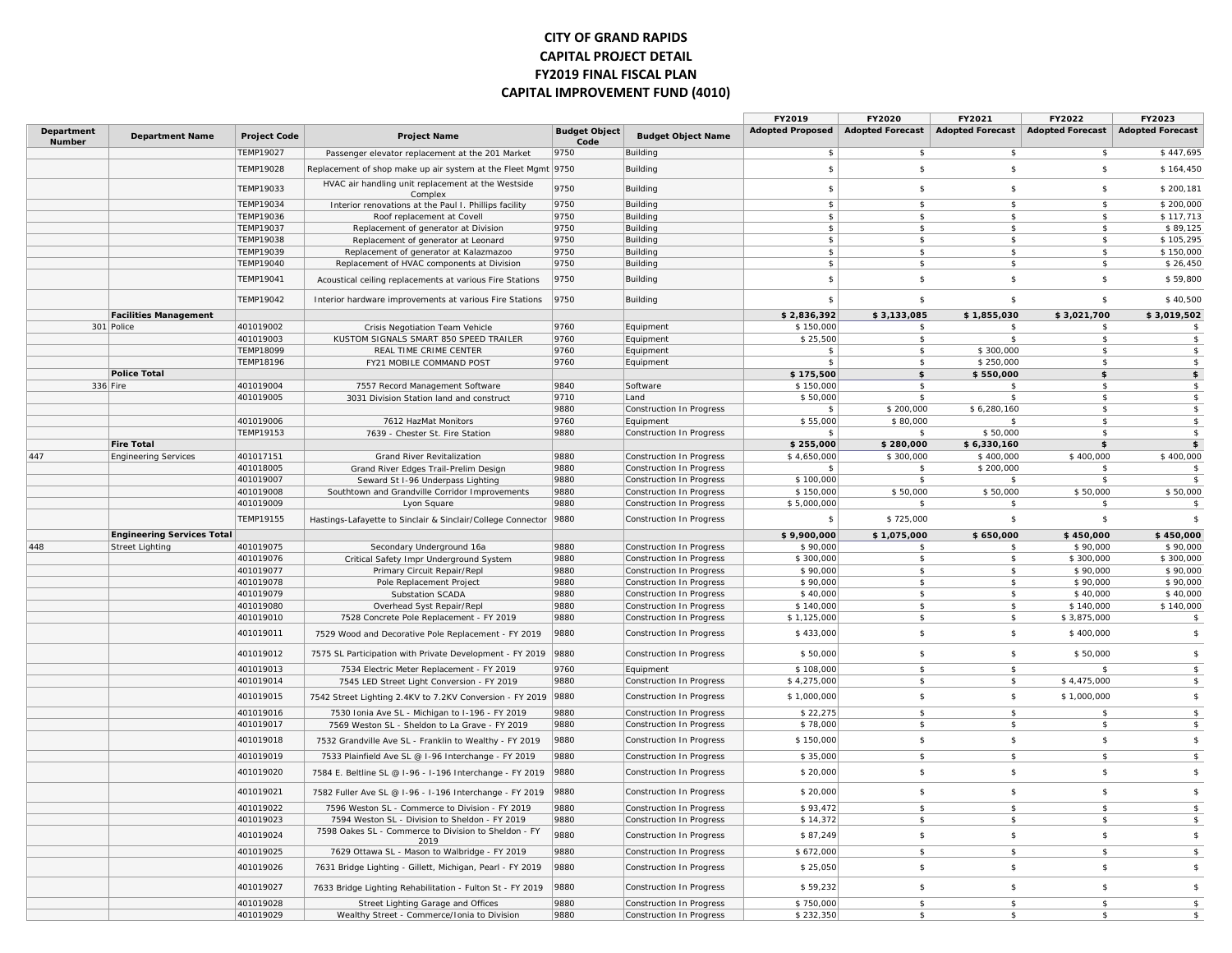#### **CITY OF GRAND RAPIDS CAPITAL PROJECT DETAIL FY2019 FINAL FISCAL PLAN CAPITAL IMPROVEMENT FUND (4010)**

|                             |                              |                     |                                                                        |                              |                           | FY2019                  | FY2020                  | FY2021                  | FY2022                  | FY2023                  |
|-----------------------------|------------------------------|---------------------|------------------------------------------------------------------------|------------------------------|---------------------------|-------------------------|-------------------------|-------------------------|-------------------------|-------------------------|
| Department<br><b>Number</b> | <b>Department Name</b>       | <b>Project Code</b> | <b>Project Name</b>                                                    | <b>Budget Object</b><br>Code | <b>Budget Object Name</b> | <b>Adopted Proposed</b> | <b>Adopted Forecast</b> | <b>Adopted Forecast</b> | <b>Adopted Forecast</b> | <b>Adopted Forecast</b> |
|                             |                              | TEMP19047           | 7573 Coldbrook Decom SL Relocation - FY 2019                           | 9880                         | Construction In Progress  | $\mathbf{\hat{z}}$      | -S                      | \$                      | \$200,000               |                         |
|                             | <b>Street Lighting Total</b> |                     |                                                                        |                              |                           | \$10,000,000            | \$                      | \$                      | \$10,750,000            | \$750,000               |
| 519                         | <b>Traffic Safety</b>        | 401019030           | 7645 Michigan St Traffic - Union-Diamond - FY 2019                     | 9880                         | Construction In Progress  | \$20,500                | $\mathbf{\hat{s}}$      | \$                      | \$                      | \$                      |
|                             |                              | 401019031           | 7646 Improve Riveredge Trail Crossing Bridge St - FY 2019 9880         |                              | Construction In Progress  | \$63,000                | $\mathbf{\hat{s}}$      | $\mathbf{\hat{S}}$      | $\mathbf{\hat{s}}$      | ፍ                       |
|                             | <b>Traffic Safety Total</b>  |                     |                                                                        |                              |                           | \$83,500                | \$                      | \$                      | \$                      | \$                      |
| 533                         | Stormwater                   | 401015133           | Drainage Improvements Var Loc                                          | 9880                         | Construction In Progress  | \$45,000                | \$                      | \$                      | - \$                    | \$                      |
|                             |                              | 401015136           | <b>KCDC Knapp's Crossing</b>                                           | 9880                         | Construction In Progress  | \$5,980,000             | \$                      | \$                      | \$                      | \$                      |
|                             |                              | 401016031           | Drainage Improv & Emerg Repair                                         | 9880                         | Construction In Progress  | \$200,000               | $\mathbf{\hat{S}}$      | $\mathbf{\hat{S}}$      | \$                      | $\sqrt{2}$              |
|                             |                              | 401017019           | Burton-Breton Branch of Plaster Creek - Enlg Culverts                  | 9880                         | Construction In Progress  | \$22,698                | \$160,000               | \$                      | $\mathbf{s}$            | \$                      |
|                             |                              | 401018002           | Oakleigh Ave in Hogadone District - Channelizing and                   | 9880                         | Construction In Progress  | \$20,000                | \$213,582               | \$                      | $\mathbf{s}$            | $\frac{1}{2}$           |
|                             |                              | 401018004           | <b>Richmond Park Bioswales</b>                                         | 9880                         | Construction In Progress  | \$190,000               | s.                      | \$                      | $\mathbf{s}$            | $$^{\circ}$             |
|                             |                              | 401018070           | Residual Transfer Pad & Sanitary Pump Station at Domtar<br><b>Site</b> | 9880                         | Construction In Progress  | \$200,000               | \$                      | \$                      | $\mathbb{S}$            | \$                      |
|                             |                              | 401019032           | 3678 - Burton-Breton Branch of Plaster Creek -<br>Channelizatio        | 9880                         | Construction In Progress  | \$33,000                | \$210,000               | \$                      | s.                      | $\mathbf{\hat{z}}$      |
|                             |                              | 401019033           | 3696 - Shawmut Hills Baseball Diamond and Channel<br>Stormwater        | 9880                         | Construction In Progress  | \$74,300                | $\mathbf{\hat{s}}$      | \$                      | $\mathbf{\hat{s}}$      | \$                      |
|                             |                              | 401019034           | 3699 - Capilano Stormwater Improvements                                | 9880                         | Construction In Progress  | \$41,400                | s.                      | \$                      | $\mathbb{S}$            | \$                      |
|                             |                              | 401019072           | KCDC Knapp's Crossing-Dunnigan WM                                      | 9880                         | Construction In Progress  | \$419,328               | $\mathbf{\hat{s}}$      | $\mathbf{\hat{S}}$      | $\mathbf{s}$            | \$                      |
|                             |                              | TEMP17081           | 3681 - Indian Mill Creek Dredging                                      | 9880                         | Construction In Progress  | $\mathbf{\hat{z}}$      | \$                      | \$65,400                | \$380,000               | $\frac{1}{2}$           |
|                             |                              | TEMP17082           | 3684 - Maplegrove Detention Pond                                       | 9880                         | Construction In Progress  | \$                      | \$78,300                | \$403,700               | $\mathbf{\hat{s}}$      | $\frac{2}{3}$           |
|                             |                              | <b>TEMP17084</b>    | 3690 - Plaster Creek Bank Erosion                                      | 9880                         | Construction In Progress  | \$                      | \$75,975                | \$396.225               | $\mathbf{s}$            | $\frac{4}{3}$           |
|                             |                              | <b>TEMP17085</b>    | 3693 - Coldbrook Drain Rehabilitation - Michigan and Fuller            | 9880                         | Construction In Progress  | \$                      | \$.                     | \$37,500                | \$212,500               | \$                      |
|                             |                              | TEMP17109           | 4452 - Kent County Drain Commissioner Special<br>Assessments 20        | 9880                         | Construction In Progress  | \$                      | \$45,000                | \$45,000                | \$45,000                | \$45,000                |
|                             |                              | <b>TEMP17137</b>    | 5955 - Water Quality Improvement from Daylighting Plan                 | 9880                         | Construction In Progress  | \$                      | \$                      | \$                      | \$47,805                | \$300,000               |
|                             |                              | <b>TEMP18017</b>    | 4450 - Drainage Improvements and Emergency Repairs<br>$2020+$          | 9880                         | Construction In Progress  |                         | \$195,000               | \$181,604               | \$97,209                | \$200,000               |
|                             |                              | <b>TEMP18018</b>    | 6848 - Plaster Creek Bank Restoration                                  | 9880                         | Construction In Progress  | \$                      | \$                      | \$                      | \$300,000               | $\sqrt{5}$              |
|                             |                              | TEMP18019           | 6850 - Green Infrastructure Implementation                             | 9880                         | Construction In Progress  | \$                      | $\mathbf{\hat{s}}$      | \$                      | \$198,486               | \$                      |
|                             |                              | TEMP19057           | 6968 - Daylighting Implementation 2                                    | 9880                         | Construction In Progress  | \$                      | $\mathbf{\hat{s}}$      | \$                      | -S                      | \$400,000               |
|                             |                              | TEMP19058           | 6970 - Green Infrastructure Implementation 2                           | 9880                         | Construction In Progress  | $\mathbf{\hat{z}}$      | $\mathbf{\hat{S}}$      | $\mathbf{\hat{S}}$      | \$                      | \$336,000               |
|                             | <b>Stormwater Total</b>      |                     |                                                                        |                              |                           | \$7,225,726             | \$977,857               | \$1,129,429             | \$1,281,000             | \$1,281,000             |
| 751                         | Parks and Recreation         | 401019035           | MLK Park Lodge Redevelopment                                           | 9880                         | Construction In Progress  | \$50,000                | -S                      | -\$                     |                         | -\$                     |
|                             | <b>Parks and Recreation</b>  |                     |                                                                        |                              |                           | \$50,000                | \$                      | \$                      | \$                      | \$                      |
| <b>Grand Total</b>          |                              |                     |                                                                        |                              |                           | \$31,234,531            | \$6,034,964             | \$11,094,452            | \$16,093,551            | \$6,102,578             |

| <b>Revenue Sources:</b>                                                       |              |             |              |              |             |
|-------------------------------------------------------------------------------|--------------|-------------|--------------|--------------|-------------|
| Cash Funded from Transformation Fund - Grand River Revitalization (401017151) | \$4.150.000  |             |              |              |             |
| Cash Funded Projects from Capital Reserve Fund                                | \$5.126.790  | \$5.465.942 | \$4,234,459  | \$5.502.700  | \$5.500.502 |
| Projected Bond Funding - Street Lighting Projects                             | \$10,000,000 |             |              | \$10,000,000 |             |
| Projected Bond Funding - Lyon Square Project (401019009)                      | \$5.000.000  |             |              |              |             |
| Projected Bond Funding - Division Fire Station (401019005)                    |              |             | \$6,280,160  |              |             |
| Projected Bond Funding - KCDC Knapp's Crossing (401015136)                    | \$5.980.000  |             |              |              |             |
| Projected Bond Funding - KCDC Knapp's Crossing-Dunnigan WM (401019072)        | \$419,328    |             |              |              |             |
| Other Revenues (Restricted Contributions) - Cable Grant Projects              | \$558.413    | \$569.022   | \$579.833    | \$590.851    | \$602.076   |
| <b>Grand Total</b>                                                            | \$31,234,531 | \$6,034,964 | \$11,094,452 | \$16,093,551 | \$6.102.578 |
|                                                                               |              |             |              |              |             |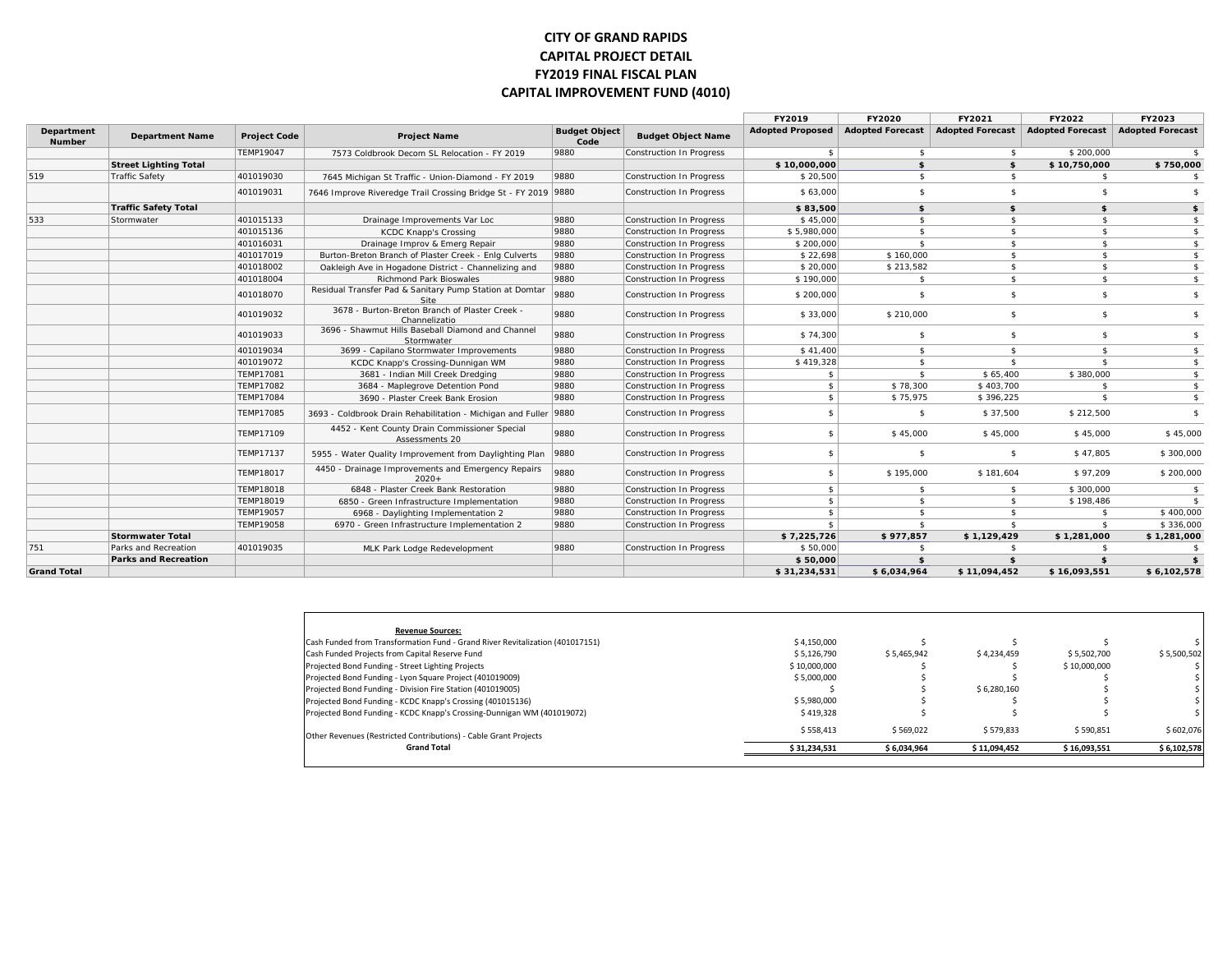## **CITY OF GRAND RAPIDS CAPITAL PROJECT DETAIL FY2019 FINAL FISCAL PLAN PARKING DEPARTMENT (546)**

|                    |                          |                     |                                          |                                     |                               | FY2019              | <b>FY2020</b>       | FY2021              | FY2022              | FY2023              |
|--------------------|--------------------------|---------------------|------------------------------------------|-------------------------------------|-------------------------------|---------------------|---------------------|---------------------|---------------------|---------------------|
| <b>Fund Number</b> | <b>Fund Name</b>         | <b>Project Code</b> | <b>Project Name</b>                      | <b>Budget</b><br><b>Object Code</b> | <b>Budget Object Name</b>     | Adopted<br>Proposed | Adopted<br>Forecast | Adopted<br>Forecast | Adopted<br>Forecast | Adopted<br>Forecast |
| 5141               | Parking Capital Projects | 514115259           | Meter Inventory                          | 9760                                | Equipment                     | \$1,000,000         | \$1,000,000         | \$1,000,000         | \$1,000,000         | \$1,000,000         |
|                    |                          | 514115264           | Skid Steer Replacement                   | 9760                                | Equipment                     | \$50,000            |                     |                     |                     |                     |
|                    |                          | 514116048           | Access Cntl Equip Replace FY16           | 9760                                | Equipment                     | \$500,000           | \$500,000           | \$500,000           | \$500,000           | \$500,000           |
|                    |                          | 514117062           | Parking Expansion                        | 9880                                | Construction In Progress      | \$2,000,000         | \$1,500,000         | \$1,500,000         | \$1,500,000         | \$1,500,000         |
|                    |                          | 514117097           | Gen Parking Projects                     | 9880                                | Construction In Progress      | \$250,000           | \$275,000           | \$300,000           | \$325,000           | \$350,000           |
|                    |                          | 514118024           | Asset Management                         | 9880                                | Construction In Progress      | \$1,000,000         | \$500,000           | \$1,119,200         | \$500,000           | \$1,859,200         |
|                    |                          | 514118026           | Communications and IT                    | 9805                                | Computer Equipment            | \$200,000           | \$150,000           | \$190,000           | \$500,000           | \$150,000           |
|                    |                          | 514118027           | DASH                                     | 9810                                | Vehicles                      | \$500,000           | \$800,000           | \$800,000           | \$800,000           | \$800,000           |
|                    |                          | 514118029           | Government Center Debt Service - Parking | 9953                                | Operating Trans-Capt Projects | \$1,071,200         |                     |                     |                     |                     |
|                    |                          | 514119046           | <b>Transit Stop Improvements</b>         | 9880                                | Construction In Progress      | \$250,000           | \$250,000           |                     |                     |                     |
| <b>Grand Total</b> |                          |                     |                                          |                                     |                               | \$6,821,200         | \$4,975,000         | \$5,409,200         | \$5,125,000         | \$6,159,200         |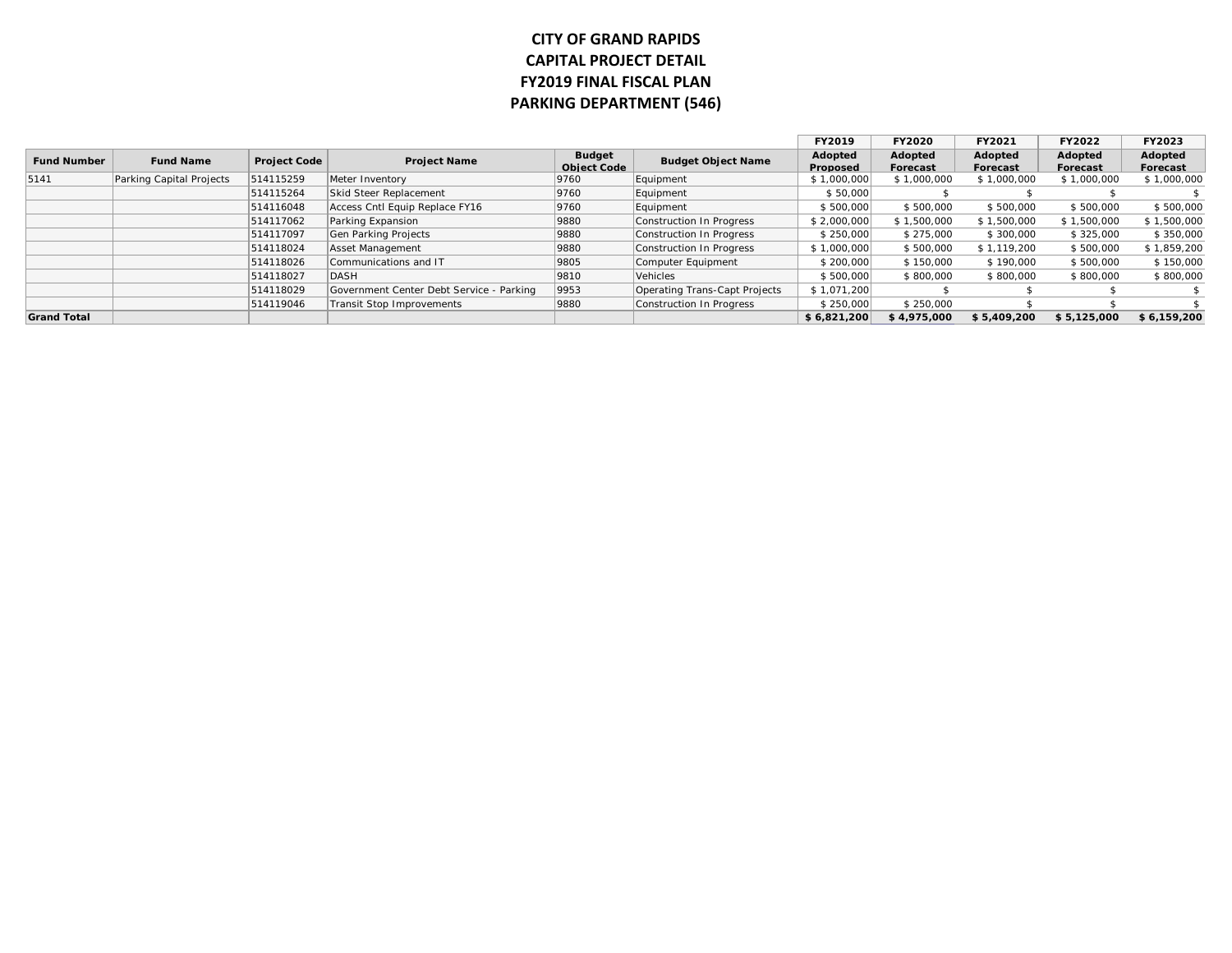## **CITY OF GRAND RAPIDS CAPITAL PROJECT DETAIL FY2019 FINAL FISCAL PLAN ENVIRONMENTAL SERVICES DEPARTMENT (527)**

|                    |                        |                     |                                               |                                     |                                 | FY2019              | FY2020              | FY2021              | FY2022              | FY2023              |
|--------------------|------------------------|---------------------|-----------------------------------------------|-------------------------------------|---------------------------------|---------------------|---------------------|---------------------|---------------------|---------------------|
| <b>Fund Number</b> | <b>Fund Name</b>       | <b>Project Code</b> | <b>Project Name</b>                           | <b>Budget</b><br><b>Object Code</b> | <b>Budget Object Name</b>       | Adopted<br>Proposed | Adopted<br>Forecast | Adopted<br>Forecast | Adopted<br>Forecast | Adopted<br>Forecast |
| 5902               | Sewer Improvement      | 590215225           | Var Loc CIPP Rehab of S/S                     | 9880                                | Construction In Progress        | \$600,000           | \$600,000           | \$600,000           | \$600,000           | \$600,000           |
|                    |                        | 590217046           | WRRF Laboratory and Administration Bul 9880   |                                     | Construction In Progress        | \$8,000,000         | \$                  | \$                  | \$                  | $\mathsf{\$}$       |
|                    |                        | 590218038           | Sewer Lateral Lining                          | 9880                                | Construction In Progress        | \$300,000           | \$300,000           | \$300,000           | \$300,000           | $\mathsf{\$}$       |
|                    |                        | 590218068           | 18068-Rumsey, Sheridan, Century               | 9880                                | Construction In Progress        | \$1,925,000         | \$                  | \$                  | \$                  | $\mathsf{\$}$       |
|                    |                        | 590218074           | Division-Wealthy to Cherry                    | 9880                                | Construction In Progress        | \$331,500           | \$                  | \$                  | \$                  | \$                  |
|                    |                        | 590218082           | ESCSO 28B                                     | 9880                                | Construction In Progress        | \$3,363,000         | $\mathfrak{S}$      | \$                  | $\mathsf{\$}$       | $\sqrt{2}$          |
|                    |                        | 590219037           | Ottawa-Fulton to Michigan                     | 9880                                | Construction In Progress        | \$81,000            | \$                  | \$                  | \$                  | $\frac{1}{2}$       |
|                    |                        | 590219044           | Hastings-Fairview to Coit                     | 9880                                | Construction In Progress        | \$243,000           | \$                  | \$                  | \$                  | $\sqrt{2}$          |
|                    |                        | 590219047           | WRRF N RAS Pump Repl                          | 9880                                | Construction In Progress        | \$500,000           | $\mathfrak{S}$      | $\mathfrak{S}$      | $\mathsf{\$}$       | $\frac{1}{2}$       |
|                    |                        | 590219048           | WRRF Grit Removal Syst Upgrade                | 9880                                | Construction In Progress        | \$350,000           | \$3,000,000         | \$                  | \$                  | $\mathfrak{S}$      |
|                    |                        | 590219049           | Flw meters zone gated lift sta                | 9880                                | Construction In Progress        | \$85,000            | \$500,000           | $\mathfrak{S}$      | $\mathsf{\$}$       | $$\mathbb{S}$$      |
|                    |                        | 590219050           | Brandywine Sanit Trunk Sewer                  | 9880                                | Construction In Progress        | \$100,000           | \$2,500,000         | \$                  | \$                  | $\sqrt{2}$          |
|                    |                        | 590219051           | Godfrey-Grand River to Market                 | 9880                                | Construction In Progress        | \$3,383,000         | \$                  | \$                  | \$                  | $\mathfrak{S}$      |
|                    |                        | 590219052           | <b>Electrical Distribution Syst Renewal</b>   | 9880                                | Construction In Progress        | \$200,000           | \$300,000           | \$400,000           | \$500,000           | \$500,000           |
|                    |                        | 590219053           | Stockroom Renovations                         | 9880                                | Construction In Progress        | \$350,000           | \$                  | \$                  | \$                  | \$                  |
|                    |                        | 590219054           | Repl Grit Area Overhead Door                  | 9880                                | Construction In Progress        | \$25,000            | $\mathfrak{S}$      | \$                  | \$                  | \$                  |
|                    |                        | 590219055           | WRRF Screening Compactor Repl                 | 9880                                | Construction In Progress        | \$120,000           | $\mathfrak{S}$      | \$                  | \$                  | $\mathfrak{S}$      |
|                    |                        | 590219056           | 50th St S/S Repl                              | 9880                                | Construction In Progress        | \$100,000           | $\mathbf{s}$        | $\mathsf{s}$        | $\mathbf{s}$        | $\mathsf{\$}$       |
|                    |                        | <b>TEMP17023</b>    | 2035-Godfrey Av-Oxford St to Market Av 9880   |                                     | Construction In Progress        | \$                  | \$5,200,000         | \$2,000,000         | \$                  | $\mathfrak{S}$      |
|                    |                        | <b>TEMP17031</b>    | 2041-Godfrey Avenue - Liberty Street to 9880  |                                     | Construction In Progress        | $\mathfrak{S}$      | \$200,000           | \$2,340,000         | \$                  | $$\mathbb{S}$$      |
|                    |                        | <b>TEMP17044</b>    | 2516-Whiskey Creek Sanitary Trunk             | 9880                                | <b>Construction In Progress</b> | $\mathfrak{S}$      | \$200,000           | \$3,700,000         | \$                  | $\mathsf{\$}$       |
|                    |                        | <b>TEMP17140</b>    | 1405-Berkshire St-Giddings Av to Kalam 9880   |                                     | Construction In Progress        | \$                  | \$225,000           | \$                  | \$                  | $\sqrt{2}$          |
|                    |                        | TEMP17155           | 5537-Worden St-Madison Av to Eastern   9880   |                                     | Construction In Progress        | \$                  | \$                  | \$540,000           | \$                  | \$                  |
|                    |                        | <b>TEMP17157</b>    | 5856-Norwich Av-Oxford St to Hayden S 9880    |                                     | Construction In Progress        | $\mathfrak{S}$      | $\mathfrak{S}$      | \$27,000            | \$                  | $\sqrt{2}$          |
|                    |                        | TEMP17291           | 1432-Garfield Av-Fulton St to BridgeSt   9880 |                                     | Construction In Progress        | $\mathfrak{S}$      | $\mathfrak{S}$      | \$                  | \$100,000           | \$                  |
|                    |                        | <b>TEMP18002</b>    | 2522 - Cascade/Kentwood Sanitary Trun 9880    |                                     | Construction In Progress        | $\sqrt{2}$          | $\mathfrak{S}$      | \$                  | \$300,000           | \$6,300,000         |
|                    |                        | TEMP18003           | 2537 - Lafayette Avenue - Fulton to Fou 9880  |                                     | Construction In Progress        | \$                  | $\mathfrak{S}$      | \$                  | \$200,000           | $\mathfrak{S}$      |
|                    |                        | <b>TEMP18004</b>    | 4570-Ottawa Avenue - Fairbanks to Mon 9880    |                                     | Construction In Progress        | \$                  | $\mathfrak{S}$      | \$                  | \$                  | \$1,100,000         |
|                    |                        | <b>TEMP18005</b>    | 5539 - Prince Street - Madison to Easter 9880 |                                     | Construction In Progress        | $\mathfrak{S}$      | $\mathfrak{S}$      | \$513,000           | \$                  | \$                  |
|                    |                        | <b>TEMP18006</b>    | 5833-WRRF Misc Capital Investment             | 9880                                | Construction In Progress        | $\mathfrak{S}$      | $\mathfrak{S}$      | \$                  | \$500,000           | \$500,000           |
|                    |                        | TEMP18015           | 6862-A.C. forcemain replacement at Eas 9880   |                                     | Construction In Progress        | \$                  | \$1,000,000         | \$                  | \$                  | $\sqrt{2}$          |
|                    |                        | <b>TEMP18090</b>    | 6908-SSO Control Project                      | 9880                                | Construction In Progress        | $\mathfrak{S}$      | \$                  | \$                  | \$8,000,000         | $\mathsf{\$}$       |
|                    |                        | <b>TEMP19008</b>    | 6864-A.C. Forcemain replacement - Linc 9880   |                                     | Construction In Progress        | $\mathfrak{S}$      | \$675,000           | $\sqrt{2}$          | \$                  | $\sqrt{2}$          |
|                    |                        | <b>TEMP19009</b>    | 6648-State Street - Lafayette Avenue to 9880  |                                     | Construction In Progress        | $\mathfrak{S}$      | \$60,000            | $\mathsf{\$}$       | $\mathsf{\$}$       | $\mathfrak{S}$      |
|                    |                        | TEMP19013           | 6995-Hastings Street - Lafayette Avenue 9880  |                                     | Construction In Progress        | \$                  | \$167,000           | \$                  | \$                  | \$                  |
|                    |                        | TEMP19014           | 5603-Thomas Street - Madison Avenue t 9880    |                                     | Construction In Progress        | $\mathfrak{S}$      | \$                  | \$                  | \$243,000           | $\mathsf{s}$        |
|                    |                        | TEMP19015           | 1355-Lafayette Avenue - Fountain Stree 9880   |                                     | Construction In Progress        | \$                  | \$                  | \$                  | \$                  | \$270,000           |
|                    |                        | TEMP19016           | 3721-Sheldon Boulevard - Oakes Street   9880  |                                     | Construction In Progress        | $\mathfrak{S}$      | \$                  | $\mathsf{\$}$       | \$                  | \$396,000           |
|                    |                        | TEMP19198           | 1749-Long Term Wet Weather Control            | 9880                                | Construction In Progress        | \$                  | $\mathfrak{S}$      | \$3,500,000         | \$                  | \$                  |
| 5902 Total         |                        |                     |                                               |                                     |                                 | \$20,056,500        | \$14,927,000        | \$13,920,000        | \$10,743,000        | \$9,666,000         |
| 5907               | 2018 SDS Revenue Bonds | 590718058           | Wing - 52nd to 60th                           | 9880                                | Construction In Progress        | \$800,000           | $\mathfrak{S}$      | \$                  | \$                  | $\sqrt{2}$          |
|                    |                        | 590718070           | Residual Transfer Pad & Sanitary Pump \9880   |                                     | Construction In Progress        | \$3,000,000         | $\mathfrak{S}$      | \$                  | \$                  | $\sqrt{2}$          |
|                    |                        | 590718072           | WRRF-Maintenance Shop Expansion               | 9880                                | Construction In Progress        | \$1,000,000         | $\mathfrak{S}$      | $\mathsf{\$}$       | \$                  | $\sqrt{2}$          |
| <b>5907 Total</b>  |                        |                     |                                               |                                     |                                 | \$4,800,000         | \$                  | \$                  | \$                  | \$                  |
| <b>Grand Total</b> |                        |                     |                                               |                                     |                                 | \$24,856,500        | \$14,927,000        | \$13,920,000        | \$10,743,000        | \$9,666,000         |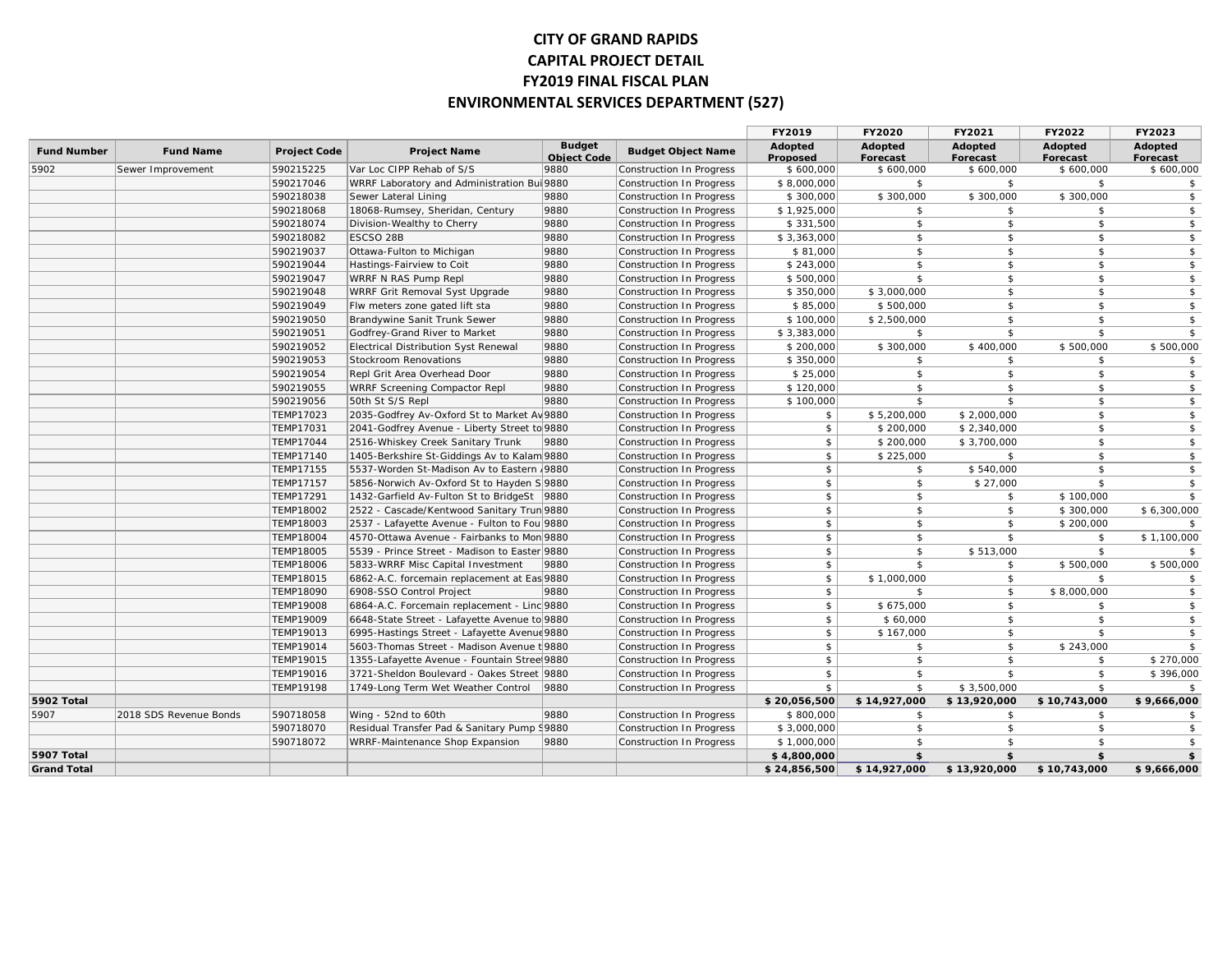## **CITY OF GRAND RAPIDS CAPITAL PROJECT DETAIL FY2019 FINAL FISCAL PLAN WATER DEPARTMENT (536)**

|                    |                   |                     |                                                    |                                     |                           | FY2019                     | FY2020                     | FY2021                     | FY2022              | FY2023                     |
|--------------------|-------------------|---------------------|----------------------------------------------------|-------------------------------------|---------------------------|----------------------------|----------------------------|----------------------------|---------------------|----------------------------|
| <b>Fund Number</b> | <b>Fund Name</b>  | <b>Project Code</b> | <b>Project Name</b>                                | <b>Budget</b><br><b>Object Code</b> | <b>Budget Object Name</b> | Adopted<br><b>Proposed</b> | Adopted<br><b>Forecast</b> | Adopted<br><b>Forecast</b> | Adopted<br>Forecast | Adopted<br><b>Forecast</b> |
| 5911               | Water Replacement | 591116064           | Water Meter System Upgrade                         | 9880                                | Construction In Progress  | \$2,500,000                | \$                         | \$                         | \$                  | \$                         |
|                    |                   | 591117029           | Grandville Av-Franklin St to Wealthy St            | 9880                                | Construction In Progress  | \$755,000                  | \$                         | \$                         | \$                  | $\mathfrak{S}$             |
|                    |                   | 591117050           | Water System Various Roof Replacements             | 9880                                | Construction In Progress  | \$400,000                  | \$400,000                  | \$400,000                  | $\mathbf{s}$        | \$                         |
|                    |                   | 591117051           | LMFP Drain Field Improvements                      | 9880                                | Construction In Progress  | \$200,000                  | \$                         | \$                         | $\mathsf{s}$        | $\frac{1}{2}$              |
|                    |                   | 591117096           | Watermain Oversizing                               | 9880                                | Construction In Progress  | \$50,000                   | \$50,000                   | \$50,000                   | \$50,000            | \$50,000                   |
|                    |                   | 591118046           | Replacement of water Distribution Gear Valve 9880  |                                     | Construction In Progress  | \$500,000                  | \$500,000                  | \$500,000                  | \$500,000           | \$                         |
|                    |                   | 591118047           | Water Main Lining Maint                            | 9880                                | Construction In Progress  | -\$                        | \$                         | \$                         | \$250,000           | \$                         |
|                    |                   | 591118048           | Efficiency & Sustain Projs                         | 9880                                | Construction In Progress  | \$200,000                  | \$200,000                  | \$200,000                  | \$200,000           | \$200,000                  |
|                    |                   | 591118049           | PRV Replacements                                   | 9880                                | Construction In Progress  | \$100,000                  | \$100,000                  | \$100,000                  | \$100,000           | \$                         |
|                    |                   | 591118050           | Private Lead Service Replacement                   | 9880                                | Construction In Progress  | \$1,000,000                | \$1,000,000                | \$1,000,000                | \$1,000,000         | \$1,000,000                |
|                    |                   | 591118068           | 18068-Rumsey, Sheridan, Century                    | 9880                                | Construction In Progress  | \$745,000                  | \$                         | \$                         | <sup>\$</sup>       | \$                         |
|                    |                   | 591118082           | ESCSO 28B                                          | 9880                                | Construction In Progress  | \$2,643,000                | \$                         | \$                         | \$                  | \$                         |
|                    |                   | 591119041           | Lake Mich-Fulton to Garfield                       | 9880                                | Construction In Progress  | \$309,000                  | \$                         | \$                         | \$                  | \$                         |
|                    |                   | 591119044           | Hastings-Fairview to Coit                          | 9880                                | Construction In Progress  | \$375,000                  | \$                         | \$                         | \$                  | $\frac{1}{2}$              |
|                    |                   | 591119057           | <b>Tulip Tank</b>                                  | 9880                                | Construction In Progress  | \$250,000                  | \$                         | \$                         | \$                  | \$                         |
|                    |                   | 591119058           | Water System Property Acquisition                  | 9880                                | Construction In Progress  | \$500,000                  | $\mathbf{s}$               | \$                         | \$                  | $\frac{1}{2}$              |
|                    |                   | 591119059           | Cambridge Impr & Tank Modifications                | 9880                                | Construction In Progress  | \$500,000                  | $\mathfrak{S}$             | \$                         | $\mathsf{s}$        | \$                         |
|                    |                   | 591119060           | <b>LMFP Annual Electrical Impr</b>                 | 9880                                | Construction In Progress  | \$500,000                  | \$500,000                  | \$500,000                  | \$500,000           | \$500,000                  |
|                    |                   | 591119061           | Loop W/M at Leonard and Wilson                     | 9880                                | Construction In Progress  | \$75,000                   | $\mathbf{s}$               | \$                         | \$                  | \$                         |
|                    |                   | 591119062           | 4 Mile Rd W/M Emergency Connect                    | 9880                                | Construction In Progress  | \$75,000                   | $\mathbf{s}$               | \$                         | \$                  | $\frac{1}{2}$              |
|                    |                   | 591119063           | Leonard Transmission Main Stabilization            | 9880                                | Construction In Progress  | \$300,000                  | $\mathfrak{S}$             | \$                         | \$                  | $\frac{1}{2}$              |
|                    |                   | <b>TEMP17189</b>    | 5097-South Walker Watermain Phase 3                | 9880                                | Construction In Progress  | \$                         | \$2,000,000                | \$                         | \$                  | $\frac{1}{2}$              |
|                    |                   | <b>TEMP17198</b>    | 5936-Water System Drinking Water Project P 9880    |                                     | Construction In Progress  | $\sqrt{2}$                 | \$100,000                  | \$                         | \$                  | $\frac{1}{2}$              |
|                    |                   | <b>TEMP17259</b>    | 5211 Allerton Av-Adams St to Hall St               | 9880                                | Construction In Progress  | $\sqrt{2}$                 | \$324,000                  | \$                         | \$                  | $\frac{1}{2}$              |
|                    |                   | <b>TEMP17261</b>    | 5220-Lyon St-Mack Av to Fuller Av                  | 9880                                | Construction In Progress  | $\sqrt{2}$                 | \$144,000                  | \$                         | \$                  | $\frac{1}{2}$              |
|                    |                   | <b>TEMP17268</b>    | 5902-Wilson Reservoir                              | 9880                                | Construction In Progress  | $\sqrt{2}$                 | $\mathfrak{S}$             | \$500,000                  | \$                  | $\frac{1}{2}$              |
|                    |                   | <b>TEMP17269</b>    | 5939-LMFP Design Study                             | 9880                                | Construction In Progress  | \$                         | \$100,000                  | \$                         | \$                  | $\frac{1}{2}$              |
|                    |                   | <b>TEMP17270</b>    | 5214-Sunnybrook-Fulton to Woodward                 | 9880                                | Construction In Progress  | $\sqrt{2}$                 | $\mathfrak{S}$             | \$300,000                  | \$                  | $\frac{1}{2}$              |
|                    |                   | TEMP17271           | 5892-Knapp Tank Painting and Restoration           | 9880                                | Construction In Progress  | $$\mathbb{S}$$             | \$                         | \$500,000                  | \$                  | $\frac{1}{2}$              |
|                    |                   | TEMP17273           | 5964-Booster A PS Upgrades                         | 9880                                | Construction In Progress  | \$                         | \$                         | \$500,000                  | \$                  | $\frac{1}{2}$              |
|                    |                   | <b>TEMP17289</b>    | 3349-Booster D Pump Station Replacements   9880    |                                     | Construction In Progress  | \$                         | \$500,000                  | \$                         | \$                  | $\frac{1}{2}$              |
|                    |                   | TEMP18029           | 4007-LMFP - South Clearwell                        | 9880                                | Construction In Progress  | $\sqrt{2}$                 | \$600,000                  | \$                         | \$                  | $\frac{1}{2}$              |
|                    |                   | TEMP18036           | 6799-Wilson PS & Yard Piping Improvements 9880     |                                     | Construction In Progress  | $$\mathbb{S}$$             | \$1,300,000                | \$                         | \$                  | $\frac{1}{2}$              |
|                    |                   | <b>TEMP18048</b>    | 5222-College - Leonard to Sweet                    | 9880                                | Construction In Progress  | \$                         | $\hat{\mathbf{r}}$         | \$                         | \$792,000           | $\frac{1}{2}$              |
|                    |                   | <b>TEMP18050</b>    | 6460-Oak Park                                      | 9880                                | Construction In Progress  | \$                         | $\mathfrak{S}$             | \$                         | \$519,000           | $\mathcal{S}$              |
|                    |                   | TEMP18051           | 6462-Houseman - Leonard to Spencer                 | 9880                                | Construction In Progress  | \$                         | $\mathfrak{S}$             | \$                         | \$438,000           | \$                         |
|                    |                   | TEMP19082           | 6995-Hastings Street - Lafayette Avenue to C 9880  |                                     | Construction In Progress  | \$                         | \$432,000                  | \$                         | \$                  | $\frac{1}{2}$              |
|                    |                   | <b>TEMP19087</b>    | 1405-Berkshire Street - Giddings Avenue            | 9880                                | Construction In Progress  | $\sqrt{2}$                 | \$1,000,000                | \$                         | \$                  | $\mathcal{S}$              |
|                    |                   | <b>TEMP19088</b>    | 4035-Hovey St; Watson St; Dayton St; & Par 9880    |                                     | Construction In Progress  | \$                         | \$448,000                  | \$                         | \$                  | $\frac{1}{2}$              |
|                    |                   | TEMP19099           | 5566-Emerald Av-Flat St to Leonard St              | 9880                                | Construction In Progress  | \$                         | \$711,000                  | \$                         | \$                  | $\frac{1}{2}$              |
|                    |                   | <b>TEMP19111</b>    | 3351-LMFP - Brick Facade Improvements              | 9880                                | Construction In Progress  | \$                         | \$125,000                  | \$                         | \$                  | $\frac{1}{2}$              |
|                    |                   | TEMP19112           | 4028-Valley Avenue - 4th Street to Walker Av 9880  |                                     | Construction In Progress  | $\sqrt{2}$                 | \$804,000                  | \$                         | \$                  | $\frac{1}{2}$              |
|                    |                   | TEMP19113           | 4262-Woodward Lane - Sunnybrook Street to 9880     |                                     | Construction In Progress  | \$                         | \$                         | \$202,500                  | \$                  | $\frac{1}{2}$              |
|                    |                   | TEMP19114           | 1781-Omena - Burton to south - watermain r 9880    |                                     | Construction In Progress  | \$                         | \$                         | \$500,000                  | \$                  | \$                         |
|                    |                   | <b>TEMP19115</b>    | 1434-Rosewood Avenue - CSXRR to Burton S 9880      |                                     | Construction In Progress  | $\sqrt{2}$                 | \$                         | \$759,000                  | \$                  | $\frac{1}{2}$              |
|                    |                   | TEMP19116           | 5249-Kendall St-Kalamazoo Av to Kent Ridge 9880    |                                     | Construction In Progress  | \$                         | $\mathfrak{S}$             | \$495,000                  | \$                  | \$                         |
|                    |                   | TEMP19117           | 2041-Godfrey Avenue - Liberty Street to Oxfd 9880  |                                     | Construction In Progress  | \$                         | \$                         | \$90,000                   | \$                  | $\frac{1}{2}$              |
|                    |                   | TEMP19118           | 2035-Godfrey Av-Oxford St to Market Av             | 9880                                | Construction In Progress  | \$                         | \$                         | \$100,000                  | \$                  | $\frac{1}{2}$              |
|                    |                   | TEMP19119           | 2361-Lake Eastbrook from East Beltline to 28 9880  |                                     | Construction In Progress  | \$                         | \$                         | \$700,000                  | \$                  | $\frac{1}{2}$              |
|                    |                   | <b>TEMP19120</b>    | 3511-Fulton Street - Carlton Avenue to Wallin 9880 |                                     | Construction In Progress  | \$                         | \$                         | \$1,210,000                | \$                  | \$                         |
|                    |                   | <b>TEMP19122</b>    | 4308-Clancy Avenue - Hastings Avenue to Tro 9880   |                                     | Construction In Progress  | $\sqrt{2}$                 | \$                         | \$                         | \$154,500           | $\frac{1}{2}$              |
|                    |                   | TEMP19123           | 1432-Garfield Avenue - Fulton St                   | 9880                                | Construction In Progress  | $\sqrt{2}$                 | \$                         | \$                         | \$775,000           | \$                         |
|                    |                   | TEMP19124           | 4025-Lakeside- Fulton to Michigan                  | 9880                                | Construction In Progress  | \$                         | \$                         | \$                         | \$780,000           | \$                         |
|                    |                   | TEMP19125           | 4172-Freeman to Hall                               | 9880                                | Construction In Progress  | $\sqrt{2}$                 | \$                         | \$                         | \$413,100           | $\frac{1}{2}$              |
|                    |                   | TEMP19126           | 4647-2nd Street - Valley Avenue to Stocking 9880   |                                     | Construction In Progress  | $$\mathbb{S}$$             | \$                         | \$                         | \$488,500           | \$                         |
|                    |                   | <b>TEMP19127</b>    | 4266-North Avenue - Hastings to Trowbridge 9880    |                                     | Construction In Progress  | \$                         | $\mathbb{S}$               | \$                         | \$300,000           | \$                         |
|                    |                   | TEMP19130           | 1355-Lafayette Avenue - Fountain Street to M9880   |                                     | Construction In Progress  | $\sqrt{2}$                 | \$                         | \$                         | \$                  | \$531,000                  |
|                    |                   |                     |                                                    |                                     |                           |                            |                            |                            |                     |                            |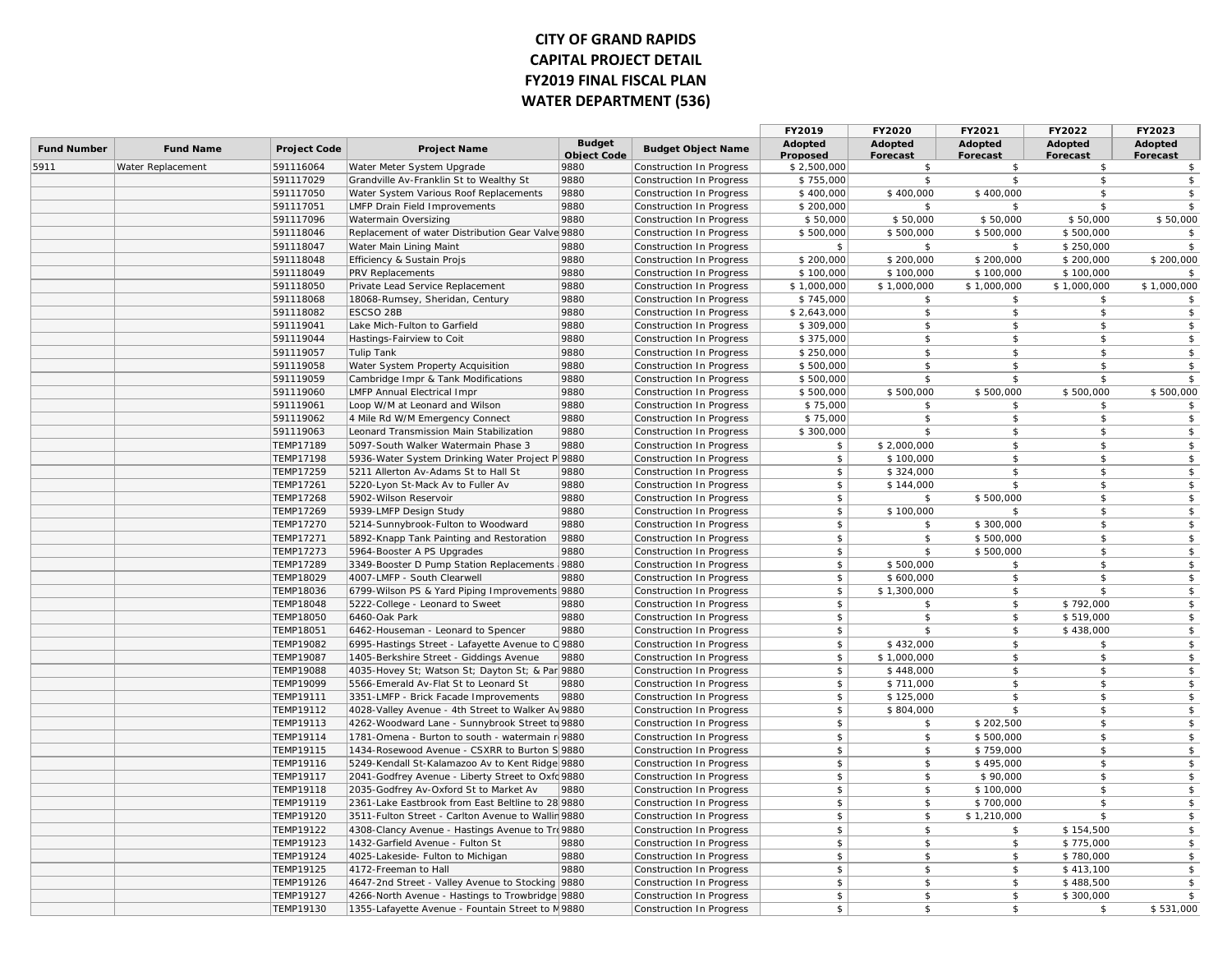## **CITY OF GRAND RAPIDS CAPITAL PROJECT DETAIL FY2019 FINAL FISCAL PLAN WATER DEPARTMENT (536)**

|                    |                        |                     |                                                     |                                     |                                                      | FY2019              | FY2020                     | FY2021                     | FY2022              | FY2023              |
|--------------------|------------------------|---------------------|-----------------------------------------------------|-------------------------------------|------------------------------------------------------|---------------------|----------------------------|----------------------------|---------------------|---------------------|
| <b>Fund Number</b> | <b>Fund Name</b>       | <b>Project Code</b> | <b>Project Name</b>                                 | <b>Budget</b><br><b>Object Code</b> | <b>Budget Object Name</b>                            | Adopted<br>Proposed | Adopted<br><b>Forecast</b> | Adopted<br><b>Forecast</b> | Adopted<br>Forecast | Adopted<br>Forecast |
|                    |                        | TEMP19131           | 2412-Jefferson Avenue - Highland Street to F 9880   |                                     | Construction In Progress                             | \$                  | \$                         | \$                         | \$                  | \$540,000           |
|                    |                        | TEMP19132           | 5382-Logan Street - Henry Avenue to Easterr 9880    |                                     | Construction In Progress                             | \$                  | \$                         | \$                         | \$                  | \$140,000           |
|                    |                        | TEMP19133           | 4287-Giddings Avenue - Burton Street to Bos 9880    |                                     | Construction In Progress                             | $\mathfrak{S}$      | \$                         | \$                         | \$                  | \$798,000           |
|                    |                        | TEMP19134           | 4332-Franklin Street - Fuller Avenue to E. Cit 9880 |                                     | Construction In Progress                             | \$                  | \$                         | \$                         | \$                  | \$775,500           |
|                    |                        | TEMP19135           | 1425-Forrester Street - Kalamazoo Avenue            | 9880                                | <b>Construction In Progress</b>                      | $\mathsf{\$}$       | $\mathsf{\$}$              | \$                         | \$                  | \$400,000           |
|                    |                        | TEMP19136           | 4314-Front Avenue - Leonard Street to Webst 9880    |                                     | Construction In Progress                             | \$                  | \$                         | \$                         | \$                  | \$1,400,000         |
|                    |                        | TEMP19137           | 1414-Fuller Avenue - Ramona Street to Adam 9880     |                                     | Construction In Progress                             | $\mathfrak{S}$      | $\mathsf{\$}$              | \$                         | \$                  | \$300,000           |
|                    |                        | TEMP19138           | 1933-Ann Street - Monroe Avenue to Oakwoo 9880      |                                     | Construction In Progress                             | \$                  | \$                         | \$                         | \$                  | \$352,500           |
|                    |                        | TEMP19139           | 1424-Kentridge Drive - 44th Street to Kendal 9880   |                                     | Construction In Progress                             | $\sqrt{5}$          | $\mathsf{\$}$              | \$                         | \$                  | \$600,000           |
|                    |                        | TEMP19140           | 1423-Langley Street - Oak Park Drive to Plym 9880   |                                     | Construction In Progress                             | \$                  | \$                         | \$                         | \$                  | \$600,000           |
|                    |                        | TEMP19141           | 5358-Plymouth 44th to Langley                       | 9880                                | Construction In Progress                             | \$                  | \$                         | \$                         | \$                  | \$342,000           |
|                    |                        | TEMP19142           | 4037-Emerald Avenue Leonard Street to Swe 9880      |                                     | Construction In Progress                             | \$                  | \$                         | \$                         | \$                  | \$783,000           |
|                    |                        | TEMP19148           | 5367-Poinsettia Avenue - Langley Street to N 9880   |                                     | Construction In Progress                             | \$                  | \$                         | \$                         | \$                  | \$309,000           |
|                    |                        | TEMP19149           | 5894-Leonard Tank - Painting and Restoratior 9880   |                                     | Construction In Progress                             | \$                  | $\mathsf{\$}$              | \$                         | \$                  | \$500,000           |
|                    |                        | <b>TEMP19150</b>    | 5356-Okemos Drive - Annchester Drive to Tel 9880    |                                     | Construction In Progress                             | $\mathfrak{S}$      | \$                         | \$                         | \$                  | \$525,000           |
|                    |                        | <b>TEMP19200</b>    | 5874-Water Distribution Pump Station Electric 9880  |                                     | Construction In Progress                             | \$                  | \$400,000                  | \$400,000                  | \$200,000           | \$200,000           |
| 5911 Total         |                        |                     |                                                     |                                     |                                                      | \$11,977,000        | \$11,738,000               | \$9,006,500                | \$7,460,100         | \$10,846,000        |
| 5915               | WSS Revenue Bonds 2018 | 591516058           | Adams-Alger Pressure Dist Mod                       | 9880                                | Construction In Progress                             | \$3,600,000         | \$                         | \$                         | \$                  | \$                  |
|                    |                        | 591517045           | LMFP Accelator Conversion and Residual Impr 9880    |                                     | Construction In Progress                             | \$16,100,000        | \$                         | \$                         | \$                  | $\frac{1}{2}$       |
|                    |                        | 591517049           | Water Distribution Pump Station Electrical Up 9880  |                                     | Construction In Progress                             | \$400,000           | \$                         | \$                         | \$                  | $\sqrt{2}$          |
|                    |                        | 591518052           | Maynard Avenue Watermain Extention Phase   9880     |                                     | Construction In Progress                             | \$1,200,000         | \$                         | \$                         | \$                  | \$                  |
|                    |                        | 591518074           | Division-Wealthy to Cherry                          | 9880                                | Construction In Progress                             | \$1,448,000         | \$                         | \$                         | \$                  | $\frac{1}{2}$       |
|                    |                        | 591519039           | Lane-Sibley to Jackson                              | 9880                                | Construction In Progress                             | \$93,000            | $\mathsf{\$}$              | \$                         | \$                  | \$                  |
|                    |                        | 591519045           | Montrose & Bowne W of Coit                          | 9880                                | Construction In Progress                             | \$1,000,000         | \$                         | \$                         | \$                  | $\frac{1}{2}$       |
|                    |                        | 591519064           | LMFP Filter 1 Coating Repl                          | 9880                                | Construction In Progress                             | \$880,000           | \$                         | \$                         | \$                  | $\frac{1}{2}$       |
|                    |                        | 591519065           | Alger-Eastern to Kalamazoo                          | 9880                                | Construction In Progress                             | \$1,300,000         | $\mathcal{S}$              | \$                         | \$                  | $\frac{1}{2}$       |
|                    |                        | <b>TEMP17200</b>    | 1418-Cascade north river crossing                   | 9880                                | Construction In Progress                             | \$                  | \$4,200,000                | \$                         | \$                  | $\frac{1}{2}$       |
|                    |                        | <b>TEMP17248</b>    | 5227-Tremont Blvd-Covell Av to Mount Mercy 9880     |                                     | Construction In Progress                             | \$                  | \$1,056,000                | \$                         | \$                  | $\mathcal{L}$       |
|                    |                        | <b>TEMP17260</b>    | 5217-Griggs St-Plymouth Av to Hutchinson A 9880     |                                     | Construction In Progress                             | $\sqrt{2}$          | \$822,000                  | \$                         | \$                  | $\frac{1}{2}$       |
|                    |                        | <b>TEMP17272</b>    | 5922-LMFP Residuals Improvements                    | 9880                                | Construction In Progress                             | $$^{\circ}$         | $\mathfrak{S}$             | \$14,000,000               | \$                  | $\frac{1}{2}$       |
|                    |                        | TEMP18021           | 6795-Ottawa - Walbridge to Mason                    | 9880                                | Construction In Progress                             | \$                  | \$790,000                  | \$                         | \$                  | \$                  |
|                    |                        | TEMP18023           | 6787-Abandon wm under Autodie                       | 9880                                | Construction In Progress                             | \$                  | \$150,000                  | \$                         | \$                  | \$                  |
|                    |                        | TEMP18024           | 6789-Newberry wm abandonment                        | 9880                                | Construction In Progress                             | \$                  | \$400,000                  | \$                         | \$                  | \$                  |
|                    |                        | TEMP18025           | 6785-Monroe Tank Decommission                       | 9880                                | Construction In Progress                             | \$                  | \$510,000                  | \$                         | \$                  | $\frac{1}{2}$       |
|                    |                        | TEMP18026           | 6797-Livingston & Hastings WM                       | 9880                                | Construction In Progress                             | $\mathfrak{S}$      | \$2,110,000                | \$                         | \$                  | $\frac{1}{2}$       |
|                    |                        | <b>TEMP18040</b>    | 4039-Butterworth Low Pressure District              | 9880                                | Construction In Progress                             | \$                  | \$                         | \$                         | \$1,374,000         | $\frac{1}{2}$       |
|                    |                        | <b>TEMP18044</b>    | 4049-Northeast Elevated Storage Tank                | 9880                                | <b>Construction In Progress</b>                      | \$                  | $\mathsf{\$}$              | $\mathfrak{S}$             | \$3,500,000         | $\frac{1}{2}$       |
|                    |                        | TEMP18049           | 5920-HL Pump 13                                     | 9880                                | Construction In Progress                             | \$                  | \$                         | \$                         | \$5,100,000         | $\frac{1}{2}$       |
|                    |                        | <b>TEMP19081</b>    | 4448-Valley - Fulton to Butterworth                 | 9880                                | Construction In Progress                             | \$                  | \$804,000                  | \$                         | \$                  | $\frac{1}{2}$       |
|                    |                        | TEMP19083           | 5909-Coldbrook Pump Station Decommission 9880       |                                     | Construction In Progress                             | $\sqrt{2}$          | \$5,400,000                | \$                         | \$                  | $\frac{1}{2}$       |
|                    |                        | <b>TEMP19085</b>    | 7507-Covell Reservoir Joint Replacements            | 9880                                | Construction In Progress                             | \$                  | \$1,000,000                | \$                         | \$                  | \$                  |
|                    |                        | <b>TEMP19090</b>    | 4349-Mason - Monroe to Division                     | 9880                                | Construction In Progress                             | \$                  | \$2,580,000                | \$                         | \$                  | $\frac{1}{2}$       |
|                    |                        | TEMP19091           | 7473-New Livingston Reservoir Fill Valve and 9880   |                                     | Construction In Progress                             | $\mathbf{\hat{S}}$  | \$590,000                  | \$                         | \$                  | \$                  |
|                    |                        | TEMP19092           | 7475-New Franklin PS PRV to Intermediate di 9880    |                                     |                                                      | \$                  | \$180,000                  | \$                         | \$                  | $\frac{1}{2}$       |
|                    |                        | <b>TEMP19094</b>    | 4494-Coldbrook - Monroe to Ottawa                   | 9880                                | Construction In Progress<br>Construction In Progress | \$                  | \$2,740,000                | \$                         | \$                  | \$                  |
|                    |                        | TEMP19110           | 6648-State - Lafayette to Madison                   | 9880                                | Construction In Progress                             | \$                  | \$90,000                   | \$                         | \$                  | $\mathsf{\$}$       |
|                    |                        | <b>TEMP19147</b>    | 6440-Stevens - Steele to Division                   | 9880                                | Construction In Progress                             | $$^{\circ}$         | \$                         | \$                         | \$                  | \$1,000,000         |
| 5915 Total         |                        |                     |                                                     |                                     |                                                      | \$26,021,000        | \$23,422,000               | \$14,000,000               | \$9,974,000         | \$1,000,000         |
| <b>Grand Total</b> |                        |                     |                                                     |                                     |                                                      | \$37,998,000        | \$35,160,000               | \$23,006,500               | \$17,434,100        | \$11,846,000        |
|                    |                        |                     |                                                     |                                     |                                                      |                     |                            |                            |                     |                     |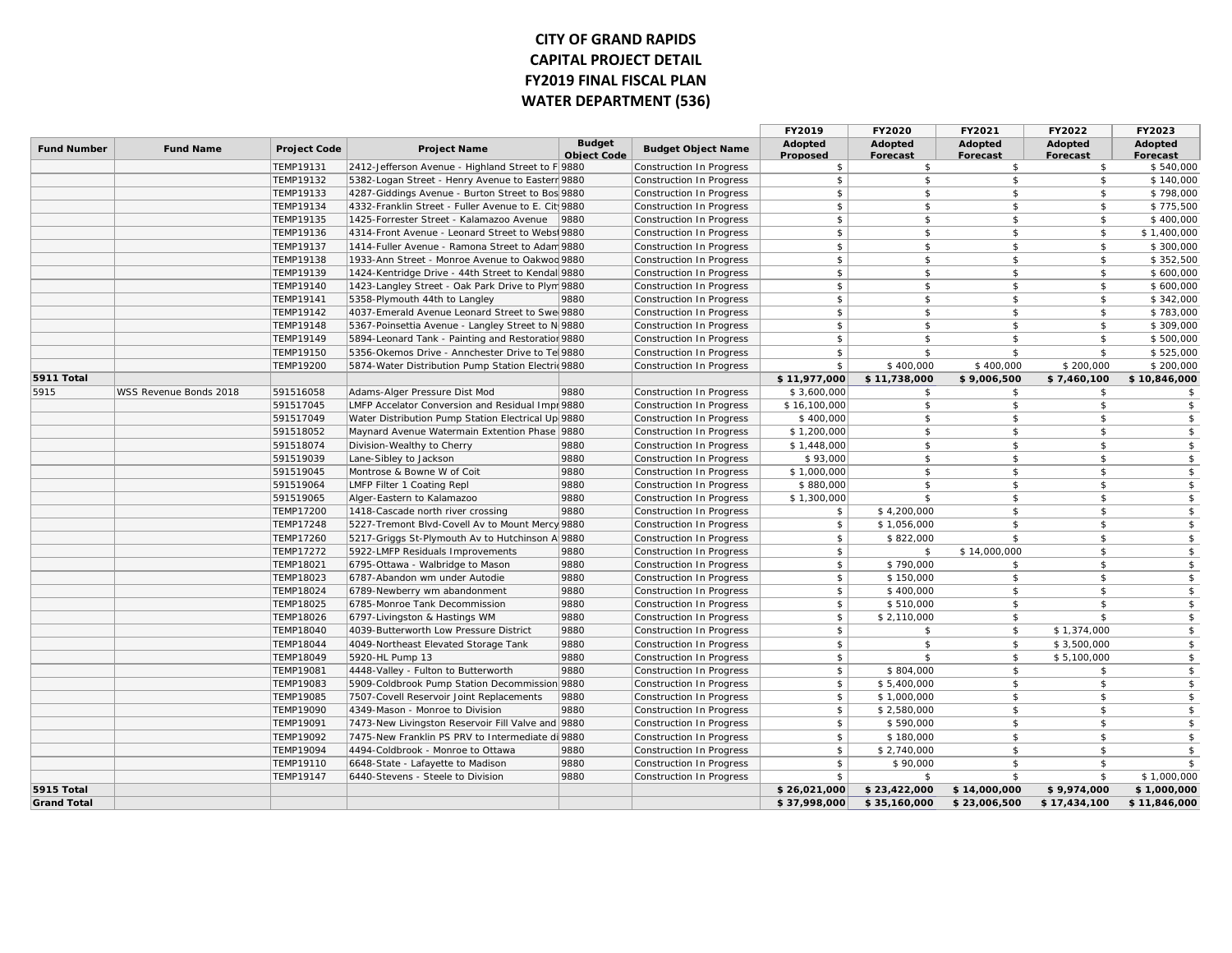# **CITY OF GRAND RAPIDS CAPITAL PROJECT DETAIL FY2019 FINAL FISCAL PLAN FACILITIES DEPARTMENT (265)**

| <b>Budget</b><br><b>Budget</b><br>Adopted<br>Adopted<br>Adopted<br>Adopted<br>Adopted<br><b>Fund Number</b><br><b>Fund Name</b><br><b>Project Code</b><br><b>Project Name</b><br><b>Object Code</b><br><b>Object Name</b><br>Proposed<br>Forecast<br>Forecast<br>Forecast<br>Forecast<br>Facility upgrades for alt. fuels at the Fleet<br>9750<br>\$<br>Facilities Management-Capital<br>TEMP17030<br>Building<br>\$<br>\$362,466<br>\$<br>\$<br>Mgmt.<br>Passenger elevator modernization at<br>9750<br>TEMP17034<br>Building<br>\$<br>\$<br>\$<br>\$327,750<br>\$<br><b>Bridgeview facility</b><br>9750<br>\$185,438<br>\$<br>\$199,238<br>TEMP17041<br>Exterior facade repairs at City Hall<br>Building<br>\$<br>\$<br>Cooling tower maint and repairs at Police<br>9750<br>\$<br>TEMP17042<br>\$202,095<br>\$<br>\$<br>$\mathbf{\hat{F}}$<br>Building<br>Admin<br>Heat pump replacement at the Police Admin<br>9750<br>TEMP17043<br>\$143,175<br>\$158,125<br>\$<br>\$175,633<br>Building<br>\$168,188<br>facility<br>Annual flooring replacement following asset<br>9750<br><b>TEMP17048</b><br>\$113,074<br>\$115,900<br>\$118,798<br>\$121,768<br>Building<br>\$110,316<br>mgmt schedule<br>Annual interior finishes and paint following<br>TEMP17049<br>9750<br>\$108,339<br>\$109,882<br>\$113,652<br>\$116,920<br>Building<br>\$105,440<br>paint schedule<br>Demolition and site restoration of 235<br>TEMP17056<br>9750<br>\$<br>$\sqrt{2}$<br>$\sqrt{2}$<br>Building<br>\$150,000<br>\$<br>Market facility<br>Replacement of HVAC components at the<br>9750<br><b>TEMP17057</b><br>\$<br>$\sqrt{2}$<br>\$<br>\$<br>Building<br>\$49,450<br>Refuse facility<br>Roof restoration for the canopies at the 201<br>9750<br>TEMP17060<br>$\sqrt{2}$<br>$\sqrt{2}$<br>Building<br>\$32,205<br>\$<br>\$<br>Market facility<br>TEMP17061<br>9750<br>\$<br>\$78,488<br>$\sqrt{2}$<br>\$<br>\$<br>Concrete repairs at the PSC facilities<br>Building<br>Replacement of the concrete pads at the<br>9750<br>\$<br>\$<br>\$<br><b>TEMP17062</b><br>\$<br>\$178,603<br><b>Building</b><br>Fleet fuel<br>Roof replacement at the Fleet Management<br>TEMP17063<br>9750<br>\$97,031<br>$\frac{1}{2}$<br>\$<br>\$<br>\$<br>Building<br>fuel island/canopy<br>Window shade replacement at the<br>9750<br>\$<br>\$<br>\$<br>\$<br><b>TEMP17064</b><br>\$57,500<br>Building<br><b>Bridgeview facility</b><br>Concrete floor restoration in the Bridgeview<br>9750<br>$\frac{1}{2}$<br>TEMP17065<br>\$34,500<br>\$<br>$\sqrt{2}$<br>\$<br>Building<br>basement<br><b>TEMP17066</b><br>\$<br>\$<br>$\sqrt{2}$<br>\$<br>9750<br>\$166,750<br>Roof restoration at the 601 Ottawa facility<br><b>Building</b><br>Security system upgrade at the<br>9750<br>TEMP17067<br>\$72,450<br>\$<br>$\sqrt{2}$<br>\$<br>\$<br>Building<br>Development Center<br>Exterior facade repairs at Community<br>9750<br>\$<br>\$<br>\$<br><b>TEMP17068</b><br>Building<br>\$158,125<br>\$<br>Archives<br><b>TEMP17070</b><br>Parking lot repair / replacement at the PSC<br> 9750<br>\$<br>\$<br>\$<br>\$388,125<br>\$1,133,870<br>Building<br>Overhead Door replacement at the<br>9750<br>\$<br>\$<br>$\sqrt{2}$<br>TEMP17071<br>Building<br>\$26,450<br>\$<br><b>Community Archives facility</b><br>Police parking garage inspection and<br>9750<br><b>TEMP17089</b><br>\$<br>\$204,901<br>\$<br>\$200,531<br>\$<br>Building<br>construction<br>Concrete injection at the 201 Market facility 9750<br>\$<br>\$<br>\$<br>\$<br><b>TEMP17098</b><br>Building<br>\$100,050<br>Replacement of fire panel at the<br>9750<br>$\frac{1}{2}$<br>$\sqrt{2}$<br>TEMP17100<br>\$86,250<br>\$<br>\$<br>Building<br>Development Center<br>Liebert replacement at the Community<br>9750<br>$\frac{1}{2}$<br>TEMP17102<br>\$172,500<br>\$<br>$\sqrt{2}$<br>\$<br>Building<br>Archives facility<br>9750<br>\$<br>\$<br>$\mathsf{s}$<br>$\mathfrak{S}$<br>TEMP17103<br>\$61,813<br>Marble wall restoration at City Hall<br>Building<br>Central clock system at the City / County<br>9750<br>TEMP17105<br>\$<br>\$<br>$\sqrt{2}$<br>\$37,614<br>\$<br>Building<br>facility<br>Miscellaneous renovations at the 201 Market<br>9750<br>$\mathfrak{S}$<br>\$<br>TEMP17116<br>\$<br>\$<br>\$454,600<br>Building<br>facility<br>Roof restoration at the Parks / Forestry<br>9750<br>\$<br>\$<br>\$<br><b>TEMP17117</b><br>Building<br>\$<br>\$146,050<br>Maintenance Garage<br>Replace infrared system at the Fleet<br>TEMP17121<br>9750<br>\$<br>$\sqrt{2}$<br>\$<br>\$<br>Building<br>\$161,000<br>Management<br>Roof restoration at the Police Administration<br>9750<br>\$<br>\$<br>\$<br>TEMP17122<br>Building<br>\$<br>\$488,750<br>facility<br>\$80,500<br>\$<br>\$<br><b>TEMP19002</b><br> 9750<br>Building<br>\$<br>Parking lot replacement at the Dev Center<br>\$110,000 |      |  |  | FY2019 | FY2020 | FY2021 | FY2022 | FY2023 |
|---------------------------------------------------------------------------------------------------------------------------------------------------------------------------------------------------------------------------------------------------------------------------------------------------------------------------------------------------------------------------------------------------------------------------------------------------------------------------------------------------------------------------------------------------------------------------------------------------------------------------------------------------------------------------------------------------------------------------------------------------------------------------------------------------------------------------------------------------------------------------------------------------------------------------------------------------------------------------------------------------------------------------------------------------------------------------------------------------------------------------------------------------------------------------------------------------------------------------------------------------------------------------------------------------------------------------------------------------------------------------------------------------------------------------------------------------------------------------------------------------------------------------------------------------------------------------------------------------------------------------------------------------------------------------------------------------------------------------------------------------------------------------------------------------------------------------------------------------------------------------------------------------------------------------------------------------------------------------------------------------------------------------------------------------------------------------------------------------------------------------------------------------------------------------------------------------------------------------------------------------------------------------------------------------------------------------------------------------------------------------------------------------------------------------------------------------------------------------------------------------------------------------------------------------------------------------------------------------------------------------------------------------------------------------------------------------------------------------------------------------------------------------------------------------------------------------------------------------------------------------------------------------------------------------------------------------------------------------------------------------------------------------------------------------------------------------------------------------------------------------------------------------------------------------------------------------------------------------------------------------------------------------------------------------------------------------------------------------------------------------------------------------------------------------------------------------------------------------------------------------------------------------------------------------------------------------------------------------------------------------------------------------------------------------------------------------------------------------------------------------------------------------------------------------------------------------------------------------------------------------------------------------------------------------------------------------------------------------------------------------------------------------------------------------------------------------------------------------------------------------------------------------------------------------------------------------------------------------------------------------------------------------------------------------------------------------------------------------------------------------------------------------------------------------------------------------------------------------------------------------------------------------------------------------------------------------------------------------------------------------------------------------------------------------------------------------------------------------------------------------------------------------------------------------------------------------------|------|--|--|--------|--------|--------|--------|--------|
|                                                                                                                                                                                                                                                                                                                                                                                                                                                                                                                                                                                                                                                                                                                                                                                                                                                                                                                                                                                                                                                                                                                                                                                                                                                                                                                                                                                                                                                                                                                                                                                                                                                                                                                                                                                                                                                                                                                                                                                                                                                                                                                                                                                                                                                                                                                                                                                                                                                                                                                                                                                                                                                                                                                                                                                                                                                                                                                                                                                                                                                                                                                                                                                                                                                                                                                                                                                                                                                                                                                                                                                                                                                                                                                                                                                                                                                                                                                                                                                                                                                                                                                                                                                                                                                                                                                                                                                                                                                                                                                                                                                                                                                                                                                                                                                                                                 |      |  |  |        |        |        |        |        |
|                                                                                                                                                                                                                                                                                                                                                                                                                                                                                                                                                                                                                                                                                                                                                                                                                                                                                                                                                                                                                                                                                                                                                                                                                                                                                                                                                                                                                                                                                                                                                                                                                                                                                                                                                                                                                                                                                                                                                                                                                                                                                                                                                                                                                                                                                                                                                                                                                                                                                                                                                                                                                                                                                                                                                                                                                                                                                                                                                                                                                                                                                                                                                                                                                                                                                                                                                                                                                                                                                                                                                                                                                                                                                                                                                                                                                                                                                                                                                                                                                                                                                                                                                                                                                                                                                                                                                                                                                                                                                                                                                                                                                                                                                                                                                                                                                                 | 6311 |  |  |        |        |        |        |        |
|                                                                                                                                                                                                                                                                                                                                                                                                                                                                                                                                                                                                                                                                                                                                                                                                                                                                                                                                                                                                                                                                                                                                                                                                                                                                                                                                                                                                                                                                                                                                                                                                                                                                                                                                                                                                                                                                                                                                                                                                                                                                                                                                                                                                                                                                                                                                                                                                                                                                                                                                                                                                                                                                                                                                                                                                                                                                                                                                                                                                                                                                                                                                                                                                                                                                                                                                                                                                                                                                                                                                                                                                                                                                                                                                                                                                                                                                                                                                                                                                                                                                                                                                                                                                                                                                                                                                                                                                                                                                                                                                                                                                                                                                                                                                                                                                                                 |      |  |  |        |        |        |        |        |
|                                                                                                                                                                                                                                                                                                                                                                                                                                                                                                                                                                                                                                                                                                                                                                                                                                                                                                                                                                                                                                                                                                                                                                                                                                                                                                                                                                                                                                                                                                                                                                                                                                                                                                                                                                                                                                                                                                                                                                                                                                                                                                                                                                                                                                                                                                                                                                                                                                                                                                                                                                                                                                                                                                                                                                                                                                                                                                                                                                                                                                                                                                                                                                                                                                                                                                                                                                                                                                                                                                                                                                                                                                                                                                                                                                                                                                                                                                                                                                                                                                                                                                                                                                                                                                                                                                                                                                                                                                                                                                                                                                                                                                                                                                                                                                                                                                 |      |  |  |        |        |        |        |        |
|                                                                                                                                                                                                                                                                                                                                                                                                                                                                                                                                                                                                                                                                                                                                                                                                                                                                                                                                                                                                                                                                                                                                                                                                                                                                                                                                                                                                                                                                                                                                                                                                                                                                                                                                                                                                                                                                                                                                                                                                                                                                                                                                                                                                                                                                                                                                                                                                                                                                                                                                                                                                                                                                                                                                                                                                                                                                                                                                                                                                                                                                                                                                                                                                                                                                                                                                                                                                                                                                                                                                                                                                                                                                                                                                                                                                                                                                                                                                                                                                                                                                                                                                                                                                                                                                                                                                                                                                                                                                                                                                                                                                                                                                                                                                                                                                                                 |      |  |  |        |        |        |        |        |
|                                                                                                                                                                                                                                                                                                                                                                                                                                                                                                                                                                                                                                                                                                                                                                                                                                                                                                                                                                                                                                                                                                                                                                                                                                                                                                                                                                                                                                                                                                                                                                                                                                                                                                                                                                                                                                                                                                                                                                                                                                                                                                                                                                                                                                                                                                                                                                                                                                                                                                                                                                                                                                                                                                                                                                                                                                                                                                                                                                                                                                                                                                                                                                                                                                                                                                                                                                                                                                                                                                                                                                                                                                                                                                                                                                                                                                                                                                                                                                                                                                                                                                                                                                                                                                                                                                                                                                                                                                                                                                                                                                                                                                                                                                                                                                                                                                 |      |  |  |        |        |        |        |        |
|                                                                                                                                                                                                                                                                                                                                                                                                                                                                                                                                                                                                                                                                                                                                                                                                                                                                                                                                                                                                                                                                                                                                                                                                                                                                                                                                                                                                                                                                                                                                                                                                                                                                                                                                                                                                                                                                                                                                                                                                                                                                                                                                                                                                                                                                                                                                                                                                                                                                                                                                                                                                                                                                                                                                                                                                                                                                                                                                                                                                                                                                                                                                                                                                                                                                                                                                                                                                                                                                                                                                                                                                                                                                                                                                                                                                                                                                                                                                                                                                                                                                                                                                                                                                                                                                                                                                                                                                                                                                                                                                                                                                                                                                                                                                                                                                                                 |      |  |  |        |        |        |        |        |
|                                                                                                                                                                                                                                                                                                                                                                                                                                                                                                                                                                                                                                                                                                                                                                                                                                                                                                                                                                                                                                                                                                                                                                                                                                                                                                                                                                                                                                                                                                                                                                                                                                                                                                                                                                                                                                                                                                                                                                                                                                                                                                                                                                                                                                                                                                                                                                                                                                                                                                                                                                                                                                                                                                                                                                                                                                                                                                                                                                                                                                                                                                                                                                                                                                                                                                                                                                                                                                                                                                                                                                                                                                                                                                                                                                                                                                                                                                                                                                                                                                                                                                                                                                                                                                                                                                                                                                                                                                                                                                                                                                                                                                                                                                                                                                                                                                 |      |  |  |        |        |        |        |        |
|                                                                                                                                                                                                                                                                                                                                                                                                                                                                                                                                                                                                                                                                                                                                                                                                                                                                                                                                                                                                                                                                                                                                                                                                                                                                                                                                                                                                                                                                                                                                                                                                                                                                                                                                                                                                                                                                                                                                                                                                                                                                                                                                                                                                                                                                                                                                                                                                                                                                                                                                                                                                                                                                                                                                                                                                                                                                                                                                                                                                                                                                                                                                                                                                                                                                                                                                                                                                                                                                                                                                                                                                                                                                                                                                                                                                                                                                                                                                                                                                                                                                                                                                                                                                                                                                                                                                                                                                                                                                                                                                                                                                                                                                                                                                                                                                                                 |      |  |  |        |        |        |        |        |
|                                                                                                                                                                                                                                                                                                                                                                                                                                                                                                                                                                                                                                                                                                                                                                                                                                                                                                                                                                                                                                                                                                                                                                                                                                                                                                                                                                                                                                                                                                                                                                                                                                                                                                                                                                                                                                                                                                                                                                                                                                                                                                                                                                                                                                                                                                                                                                                                                                                                                                                                                                                                                                                                                                                                                                                                                                                                                                                                                                                                                                                                                                                                                                                                                                                                                                                                                                                                                                                                                                                                                                                                                                                                                                                                                                                                                                                                                                                                                                                                                                                                                                                                                                                                                                                                                                                                                                                                                                                                                                                                                                                                                                                                                                                                                                                                                                 |      |  |  |        |        |        |        |        |
|                                                                                                                                                                                                                                                                                                                                                                                                                                                                                                                                                                                                                                                                                                                                                                                                                                                                                                                                                                                                                                                                                                                                                                                                                                                                                                                                                                                                                                                                                                                                                                                                                                                                                                                                                                                                                                                                                                                                                                                                                                                                                                                                                                                                                                                                                                                                                                                                                                                                                                                                                                                                                                                                                                                                                                                                                                                                                                                                                                                                                                                                                                                                                                                                                                                                                                                                                                                                                                                                                                                                                                                                                                                                                                                                                                                                                                                                                                                                                                                                                                                                                                                                                                                                                                                                                                                                                                                                                                                                                                                                                                                                                                                                                                                                                                                                                                 |      |  |  |        |        |        |        |        |
|                                                                                                                                                                                                                                                                                                                                                                                                                                                                                                                                                                                                                                                                                                                                                                                                                                                                                                                                                                                                                                                                                                                                                                                                                                                                                                                                                                                                                                                                                                                                                                                                                                                                                                                                                                                                                                                                                                                                                                                                                                                                                                                                                                                                                                                                                                                                                                                                                                                                                                                                                                                                                                                                                                                                                                                                                                                                                                                                                                                                                                                                                                                                                                                                                                                                                                                                                                                                                                                                                                                                                                                                                                                                                                                                                                                                                                                                                                                                                                                                                                                                                                                                                                                                                                                                                                                                                                                                                                                                                                                                                                                                                                                                                                                                                                                                                                 |      |  |  |        |        |        |        |        |
|                                                                                                                                                                                                                                                                                                                                                                                                                                                                                                                                                                                                                                                                                                                                                                                                                                                                                                                                                                                                                                                                                                                                                                                                                                                                                                                                                                                                                                                                                                                                                                                                                                                                                                                                                                                                                                                                                                                                                                                                                                                                                                                                                                                                                                                                                                                                                                                                                                                                                                                                                                                                                                                                                                                                                                                                                                                                                                                                                                                                                                                                                                                                                                                                                                                                                                                                                                                                                                                                                                                                                                                                                                                                                                                                                                                                                                                                                                                                                                                                                                                                                                                                                                                                                                                                                                                                                                                                                                                                                                                                                                                                                                                                                                                                                                                                                                 |      |  |  |        |        |        |        |        |
|                                                                                                                                                                                                                                                                                                                                                                                                                                                                                                                                                                                                                                                                                                                                                                                                                                                                                                                                                                                                                                                                                                                                                                                                                                                                                                                                                                                                                                                                                                                                                                                                                                                                                                                                                                                                                                                                                                                                                                                                                                                                                                                                                                                                                                                                                                                                                                                                                                                                                                                                                                                                                                                                                                                                                                                                                                                                                                                                                                                                                                                                                                                                                                                                                                                                                                                                                                                                                                                                                                                                                                                                                                                                                                                                                                                                                                                                                                                                                                                                                                                                                                                                                                                                                                                                                                                                                                                                                                                                                                                                                                                                                                                                                                                                                                                                                                 |      |  |  |        |        |        |        |        |
|                                                                                                                                                                                                                                                                                                                                                                                                                                                                                                                                                                                                                                                                                                                                                                                                                                                                                                                                                                                                                                                                                                                                                                                                                                                                                                                                                                                                                                                                                                                                                                                                                                                                                                                                                                                                                                                                                                                                                                                                                                                                                                                                                                                                                                                                                                                                                                                                                                                                                                                                                                                                                                                                                                                                                                                                                                                                                                                                                                                                                                                                                                                                                                                                                                                                                                                                                                                                                                                                                                                                                                                                                                                                                                                                                                                                                                                                                                                                                                                                                                                                                                                                                                                                                                                                                                                                                                                                                                                                                                                                                                                                                                                                                                                                                                                                                                 |      |  |  |        |        |        |        |        |
|                                                                                                                                                                                                                                                                                                                                                                                                                                                                                                                                                                                                                                                                                                                                                                                                                                                                                                                                                                                                                                                                                                                                                                                                                                                                                                                                                                                                                                                                                                                                                                                                                                                                                                                                                                                                                                                                                                                                                                                                                                                                                                                                                                                                                                                                                                                                                                                                                                                                                                                                                                                                                                                                                                                                                                                                                                                                                                                                                                                                                                                                                                                                                                                                                                                                                                                                                                                                                                                                                                                                                                                                                                                                                                                                                                                                                                                                                                                                                                                                                                                                                                                                                                                                                                                                                                                                                                                                                                                                                                                                                                                                                                                                                                                                                                                                                                 |      |  |  |        |        |        |        |        |
|                                                                                                                                                                                                                                                                                                                                                                                                                                                                                                                                                                                                                                                                                                                                                                                                                                                                                                                                                                                                                                                                                                                                                                                                                                                                                                                                                                                                                                                                                                                                                                                                                                                                                                                                                                                                                                                                                                                                                                                                                                                                                                                                                                                                                                                                                                                                                                                                                                                                                                                                                                                                                                                                                                                                                                                                                                                                                                                                                                                                                                                                                                                                                                                                                                                                                                                                                                                                                                                                                                                                                                                                                                                                                                                                                                                                                                                                                                                                                                                                                                                                                                                                                                                                                                                                                                                                                                                                                                                                                                                                                                                                                                                                                                                                                                                                                                 |      |  |  |        |        |        |        |        |
|                                                                                                                                                                                                                                                                                                                                                                                                                                                                                                                                                                                                                                                                                                                                                                                                                                                                                                                                                                                                                                                                                                                                                                                                                                                                                                                                                                                                                                                                                                                                                                                                                                                                                                                                                                                                                                                                                                                                                                                                                                                                                                                                                                                                                                                                                                                                                                                                                                                                                                                                                                                                                                                                                                                                                                                                                                                                                                                                                                                                                                                                                                                                                                                                                                                                                                                                                                                                                                                                                                                                                                                                                                                                                                                                                                                                                                                                                                                                                                                                                                                                                                                                                                                                                                                                                                                                                                                                                                                                                                                                                                                                                                                                                                                                                                                                                                 |      |  |  |        |        |        |        |        |
|                                                                                                                                                                                                                                                                                                                                                                                                                                                                                                                                                                                                                                                                                                                                                                                                                                                                                                                                                                                                                                                                                                                                                                                                                                                                                                                                                                                                                                                                                                                                                                                                                                                                                                                                                                                                                                                                                                                                                                                                                                                                                                                                                                                                                                                                                                                                                                                                                                                                                                                                                                                                                                                                                                                                                                                                                                                                                                                                                                                                                                                                                                                                                                                                                                                                                                                                                                                                                                                                                                                                                                                                                                                                                                                                                                                                                                                                                                                                                                                                                                                                                                                                                                                                                                                                                                                                                                                                                                                                                                                                                                                                                                                                                                                                                                                                                                 |      |  |  |        |        |        |        |        |
|                                                                                                                                                                                                                                                                                                                                                                                                                                                                                                                                                                                                                                                                                                                                                                                                                                                                                                                                                                                                                                                                                                                                                                                                                                                                                                                                                                                                                                                                                                                                                                                                                                                                                                                                                                                                                                                                                                                                                                                                                                                                                                                                                                                                                                                                                                                                                                                                                                                                                                                                                                                                                                                                                                                                                                                                                                                                                                                                                                                                                                                                                                                                                                                                                                                                                                                                                                                                                                                                                                                                                                                                                                                                                                                                                                                                                                                                                                                                                                                                                                                                                                                                                                                                                                                                                                                                                                                                                                                                                                                                                                                                                                                                                                                                                                                                                                 |      |  |  |        |        |        |        |        |
|                                                                                                                                                                                                                                                                                                                                                                                                                                                                                                                                                                                                                                                                                                                                                                                                                                                                                                                                                                                                                                                                                                                                                                                                                                                                                                                                                                                                                                                                                                                                                                                                                                                                                                                                                                                                                                                                                                                                                                                                                                                                                                                                                                                                                                                                                                                                                                                                                                                                                                                                                                                                                                                                                                                                                                                                                                                                                                                                                                                                                                                                                                                                                                                                                                                                                                                                                                                                                                                                                                                                                                                                                                                                                                                                                                                                                                                                                                                                                                                                                                                                                                                                                                                                                                                                                                                                                                                                                                                                                                                                                                                                                                                                                                                                                                                                                                 |      |  |  |        |        |        |        |        |
|                                                                                                                                                                                                                                                                                                                                                                                                                                                                                                                                                                                                                                                                                                                                                                                                                                                                                                                                                                                                                                                                                                                                                                                                                                                                                                                                                                                                                                                                                                                                                                                                                                                                                                                                                                                                                                                                                                                                                                                                                                                                                                                                                                                                                                                                                                                                                                                                                                                                                                                                                                                                                                                                                                                                                                                                                                                                                                                                                                                                                                                                                                                                                                                                                                                                                                                                                                                                                                                                                                                                                                                                                                                                                                                                                                                                                                                                                                                                                                                                                                                                                                                                                                                                                                                                                                                                                                                                                                                                                                                                                                                                                                                                                                                                                                                                                                 |      |  |  |        |        |        |        |        |
|                                                                                                                                                                                                                                                                                                                                                                                                                                                                                                                                                                                                                                                                                                                                                                                                                                                                                                                                                                                                                                                                                                                                                                                                                                                                                                                                                                                                                                                                                                                                                                                                                                                                                                                                                                                                                                                                                                                                                                                                                                                                                                                                                                                                                                                                                                                                                                                                                                                                                                                                                                                                                                                                                                                                                                                                                                                                                                                                                                                                                                                                                                                                                                                                                                                                                                                                                                                                                                                                                                                                                                                                                                                                                                                                                                                                                                                                                                                                                                                                                                                                                                                                                                                                                                                                                                                                                                                                                                                                                                                                                                                                                                                                                                                                                                                                                                 |      |  |  |        |        |        |        |        |
|                                                                                                                                                                                                                                                                                                                                                                                                                                                                                                                                                                                                                                                                                                                                                                                                                                                                                                                                                                                                                                                                                                                                                                                                                                                                                                                                                                                                                                                                                                                                                                                                                                                                                                                                                                                                                                                                                                                                                                                                                                                                                                                                                                                                                                                                                                                                                                                                                                                                                                                                                                                                                                                                                                                                                                                                                                                                                                                                                                                                                                                                                                                                                                                                                                                                                                                                                                                                                                                                                                                                                                                                                                                                                                                                                                                                                                                                                                                                                                                                                                                                                                                                                                                                                                                                                                                                                                                                                                                                                                                                                                                                                                                                                                                                                                                                                                 |      |  |  |        |        |        |        |        |
|                                                                                                                                                                                                                                                                                                                                                                                                                                                                                                                                                                                                                                                                                                                                                                                                                                                                                                                                                                                                                                                                                                                                                                                                                                                                                                                                                                                                                                                                                                                                                                                                                                                                                                                                                                                                                                                                                                                                                                                                                                                                                                                                                                                                                                                                                                                                                                                                                                                                                                                                                                                                                                                                                                                                                                                                                                                                                                                                                                                                                                                                                                                                                                                                                                                                                                                                                                                                                                                                                                                                                                                                                                                                                                                                                                                                                                                                                                                                                                                                                                                                                                                                                                                                                                                                                                                                                                                                                                                                                                                                                                                                                                                                                                                                                                                                                                 |      |  |  |        |        |        |        |        |
|                                                                                                                                                                                                                                                                                                                                                                                                                                                                                                                                                                                                                                                                                                                                                                                                                                                                                                                                                                                                                                                                                                                                                                                                                                                                                                                                                                                                                                                                                                                                                                                                                                                                                                                                                                                                                                                                                                                                                                                                                                                                                                                                                                                                                                                                                                                                                                                                                                                                                                                                                                                                                                                                                                                                                                                                                                                                                                                                                                                                                                                                                                                                                                                                                                                                                                                                                                                                                                                                                                                                                                                                                                                                                                                                                                                                                                                                                                                                                                                                                                                                                                                                                                                                                                                                                                                                                                                                                                                                                                                                                                                                                                                                                                                                                                                                                                 |      |  |  |        |        |        |        |        |
|                                                                                                                                                                                                                                                                                                                                                                                                                                                                                                                                                                                                                                                                                                                                                                                                                                                                                                                                                                                                                                                                                                                                                                                                                                                                                                                                                                                                                                                                                                                                                                                                                                                                                                                                                                                                                                                                                                                                                                                                                                                                                                                                                                                                                                                                                                                                                                                                                                                                                                                                                                                                                                                                                                                                                                                                                                                                                                                                                                                                                                                                                                                                                                                                                                                                                                                                                                                                                                                                                                                                                                                                                                                                                                                                                                                                                                                                                                                                                                                                                                                                                                                                                                                                                                                                                                                                                                                                                                                                                                                                                                                                                                                                                                                                                                                                                                 |      |  |  |        |        |        |        |        |
|                                                                                                                                                                                                                                                                                                                                                                                                                                                                                                                                                                                                                                                                                                                                                                                                                                                                                                                                                                                                                                                                                                                                                                                                                                                                                                                                                                                                                                                                                                                                                                                                                                                                                                                                                                                                                                                                                                                                                                                                                                                                                                                                                                                                                                                                                                                                                                                                                                                                                                                                                                                                                                                                                                                                                                                                                                                                                                                                                                                                                                                                                                                                                                                                                                                                                                                                                                                                                                                                                                                                                                                                                                                                                                                                                                                                                                                                                                                                                                                                                                                                                                                                                                                                                                                                                                                                                                                                                                                                                                                                                                                                                                                                                                                                                                                                                                 |      |  |  |        |        |        |        |        |
|                                                                                                                                                                                                                                                                                                                                                                                                                                                                                                                                                                                                                                                                                                                                                                                                                                                                                                                                                                                                                                                                                                                                                                                                                                                                                                                                                                                                                                                                                                                                                                                                                                                                                                                                                                                                                                                                                                                                                                                                                                                                                                                                                                                                                                                                                                                                                                                                                                                                                                                                                                                                                                                                                                                                                                                                                                                                                                                                                                                                                                                                                                                                                                                                                                                                                                                                                                                                                                                                                                                                                                                                                                                                                                                                                                                                                                                                                                                                                                                                                                                                                                                                                                                                                                                                                                                                                                                                                                                                                                                                                                                                                                                                                                                                                                                                                                 |      |  |  |        |        |        |        |        |
|                                                                                                                                                                                                                                                                                                                                                                                                                                                                                                                                                                                                                                                                                                                                                                                                                                                                                                                                                                                                                                                                                                                                                                                                                                                                                                                                                                                                                                                                                                                                                                                                                                                                                                                                                                                                                                                                                                                                                                                                                                                                                                                                                                                                                                                                                                                                                                                                                                                                                                                                                                                                                                                                                                                                                                                                                                                                                                                                                                                                                                                                                                                                                                                                                                                                                                                                                                                                                                                                                                                                                                                                                                                                                                                                                                                                                                                                                                                                                                                                                                                                                                                                                                                                                                                                                                                                                                                                                                                                                                                                                                                                                                                                                                                                                                                                                                 |      |  |  |        |        |        |        |        |
|                                                                                                                                                                                                                                                                                                                                                                                                                                                                                                                                                                                                                                                                                                                                                                                                                                                                                                                                                                                                                                                                                                                                                                                                                                                                                                                                                                                                                                                                                                                                                                                                                                                                                                                                                                                                                                                                                                                                                                                                                                                                                                                                                                                                                                                                                                                                                                                                                                                                                                                                                                                                                                                                                                                                                                                                                                                                                                                                                                                                                                                                                                                                                                                                                                                                                                                                                                                                                                                                                                                                                                                                                                                                                                                                                                                                                                                                                                                                                                                                                                                                                                                                                                                                                                                                                                                                                                                                                                                                                                                                                                                                                                                                                                                                                                                                                                 |      |  |  |        |        |        |        |        |
|                                                                                                                                                                                                                                                                                                                                                                                                                                                                                                                                                                                                                                                                                                                                                                                                                                                                                                                                                                                                                                                                                                                                                                                                                                                                                                                                                                                                                                                                                                                                                                                                                                                                                                                                                                                                                                                                                                                                                                                                                                                                                                                                                                                                                                                                                                                                                                                                                                                                                                                                                                                                                                                                                                                                                                                                                                                                                                                                                                                                                                                                                                                                                                                                                                                                                                                                                                                                                                                                                                                                                                                                                                                                                                                                                                                                                                                                                                                                                                                                                                                                                                                                                                                                                                                                                                                                                                                                                                                                                                                                                                                                                                                                                                                                                                                                                                 |      |  |  |        |        |        |        |        |